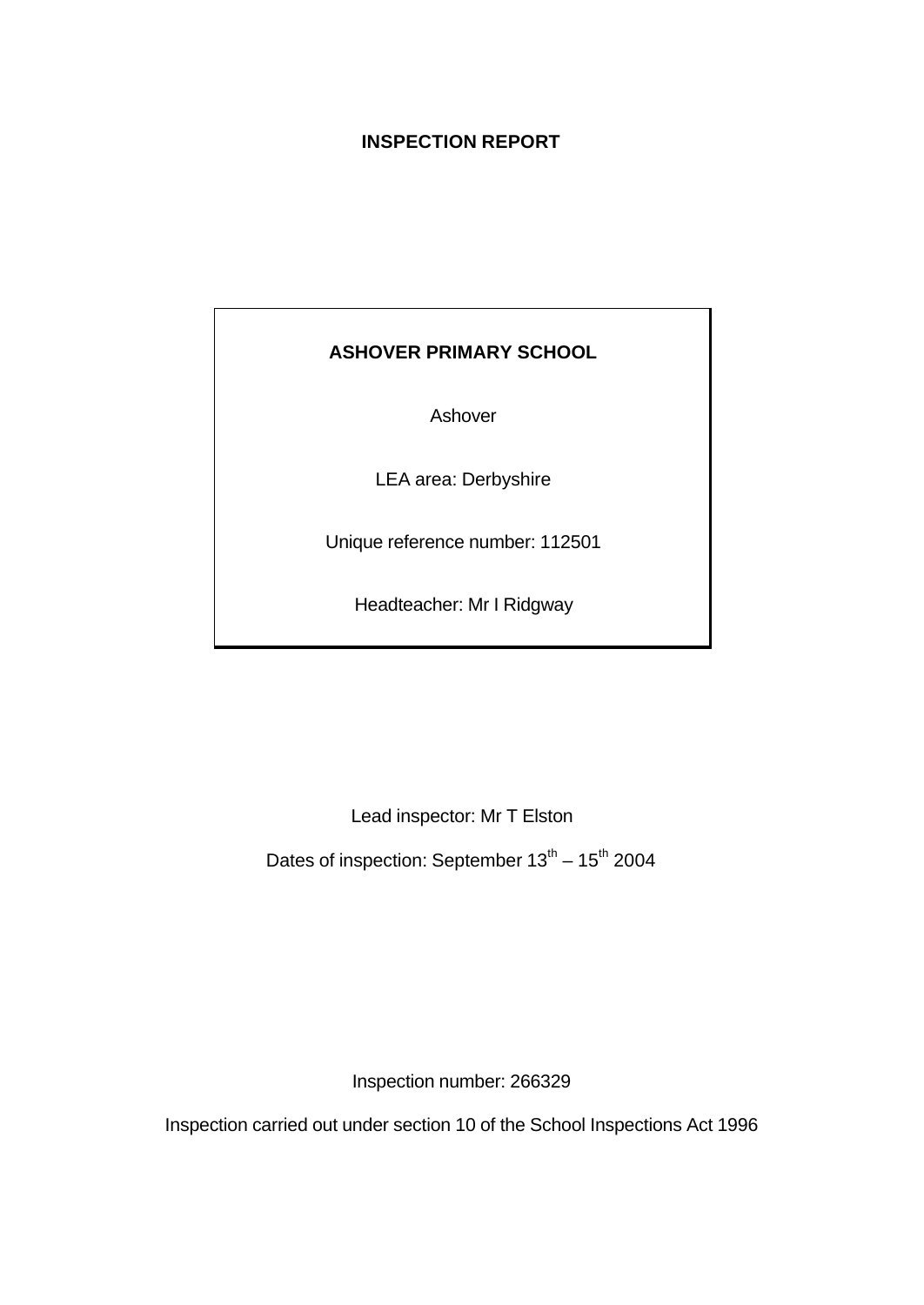#### © Crown copyright 2004

This report may be reproduced in whole or in part for non-commercial educational purposes, provided that all extracts quoted are reproduced verbatim without adaptation and on condition that the source and date thereof are stated.

Further copies of this report are obtainable from the school. Under the School Inspections Act 1996, the school must provide a copy of this report and/or its summary free of charge to certain categories of people. A charge not exceeding the full cost of reproduction may be made for any other copies supplied.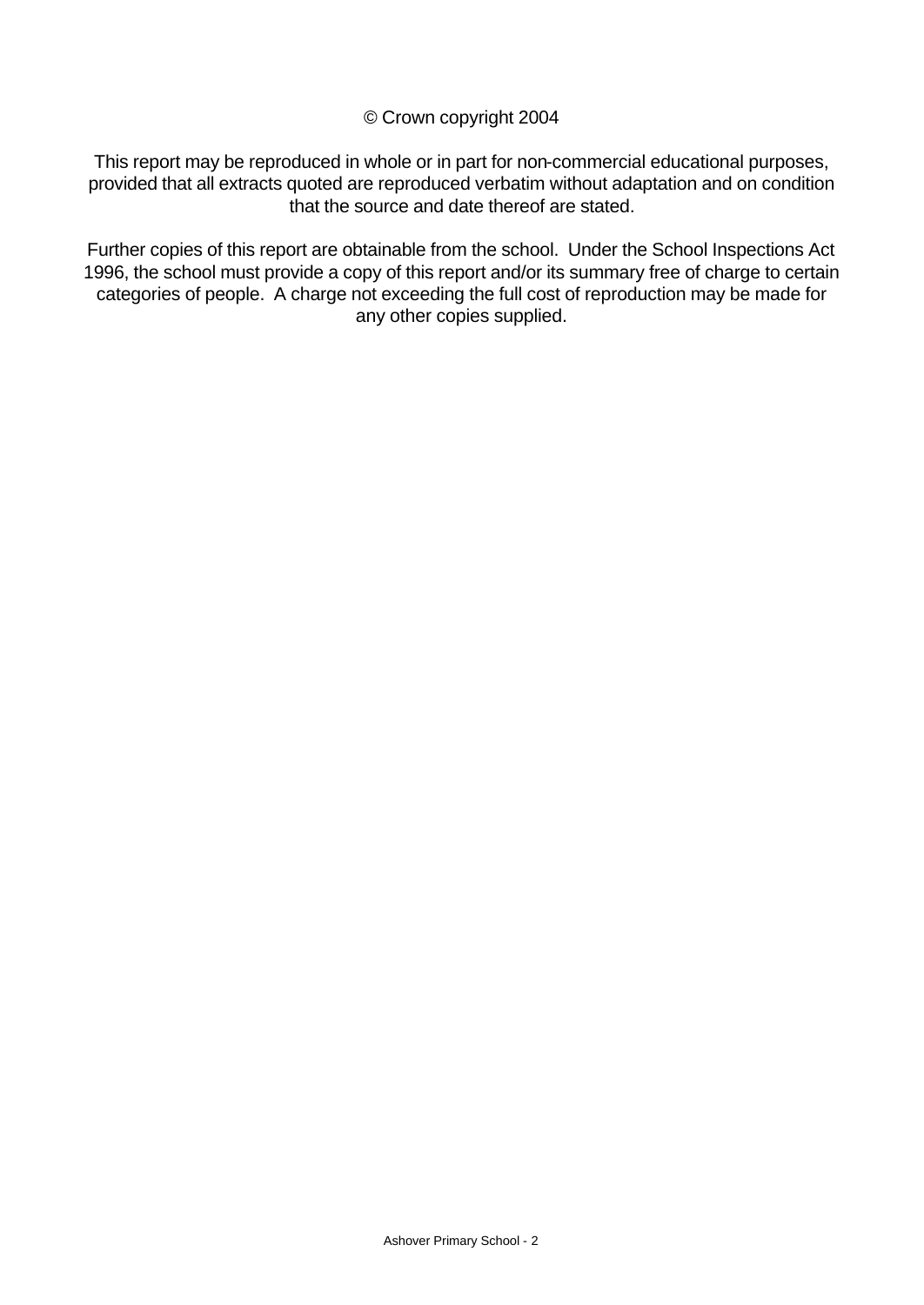### **INFORMATION ABOUT THE SCHOOL**

| Type of school:        |    |                             | Primary                                    |
|------------------------|----|-----------------------------|--------------------------------------------|
| School category:       |    |                             | Community                                  |
| Age range of pupils:   |    |                             | $4 - 11$                                   |
| Gender of pupils:      |    |                             | Mixed                                      |
| Number on roll         |    |                             | 201                                        |
| School address:        |    |                             | Narrowleys Lane<br>Ashover<br>Chesterfield |
| Postcode:              |    |                             | Derbyshire<br><b>S45 0AU</b>               |
| Telephone number:      |    |                             | 01246 590207                               |
| Fax number:            |    |                             | 01246 591454                               |
| Appropriate authority: |    |                             | The governing body                         |
|                        |    | Name of chair of governors: | Mr Paul Mason                              |
| Date<br>inspection:    | Ωf | previous                    | April 1999                                 |

#### **CHARACTERISTICS OF THE SCHOOL**

Ashover Primary is an average sized rural school on the edge of the Derbyshire Dales for pupils aged four to 11. Almost all children are white and of British heritage. No pupils are learning English as an additional language. This is an advantaged area in social and economic terms and very few pupils are eligible for free school meals. Only around five per cent of pupils have special educational needs, mostly with dyslexia or social, emotional and behavioural difficulties. Two pupils have Statements of Special Educational Need, which is about average. Children's knowledge and skills are generally above average when they join the school in all areas of their development. In 2003, the school gained the Basic Skills Quality Mark and Schools' Achievement Award for sustained high standards.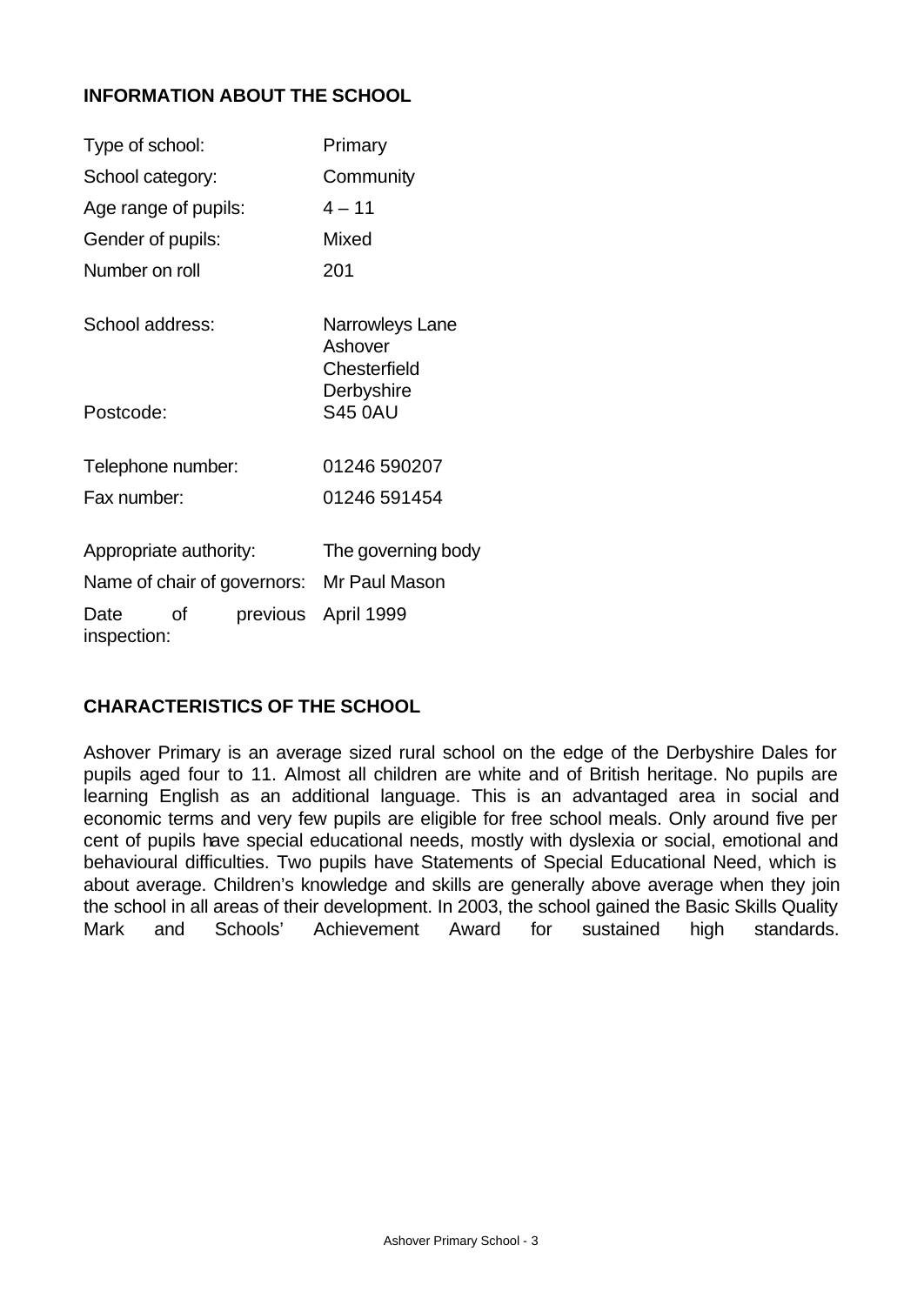### **INFORMATION ABOUT THE INSPECTION TEAM**

|       | <b>Members of the inspection team</b> |                | <b>Subject responsibilities</b>                                                                                       |
|-------|---------------------------------------|----------------|-----------------------------------------------------------------------------------------------------------------------|
| 20704 | <b>Terry Elston</b>                   | Lead inspector | Mathematics, information<br>and<br>communication technology (ICT),<br>design and technology, physical<br>education.   |
| 19693 | Sally Hall                            | Lay inspector  |                                                                                                                       |
| 23733 | <b>Averil Anderson</b>                | Team inspector | Science,<br>history,<br>geography,<br>religious education, provision for<br>pupils with special educational<br>needs. |
| 30814 | Liz Coley                             | Team inspector | Provision for children<br>the<br><b>in</b><br>Foundation Stage, English, art<br>and design, music.                    |

The inspection contractor was:

#### **e-Qualitas Limited**

Langshaw Pastens Road Limpsfield Chart **Oxted Surrey** RH8 0RE

Any concerns or complaints about the inspection or the report should be made initially to the contractor. The procedures are set out in the leaflet *'Complaining about Ofsted Inspections'*, which is available from Ofsted Publications Centre (telephone 07002 637833) or Ofsted's website (www.oftsed.gov.uk).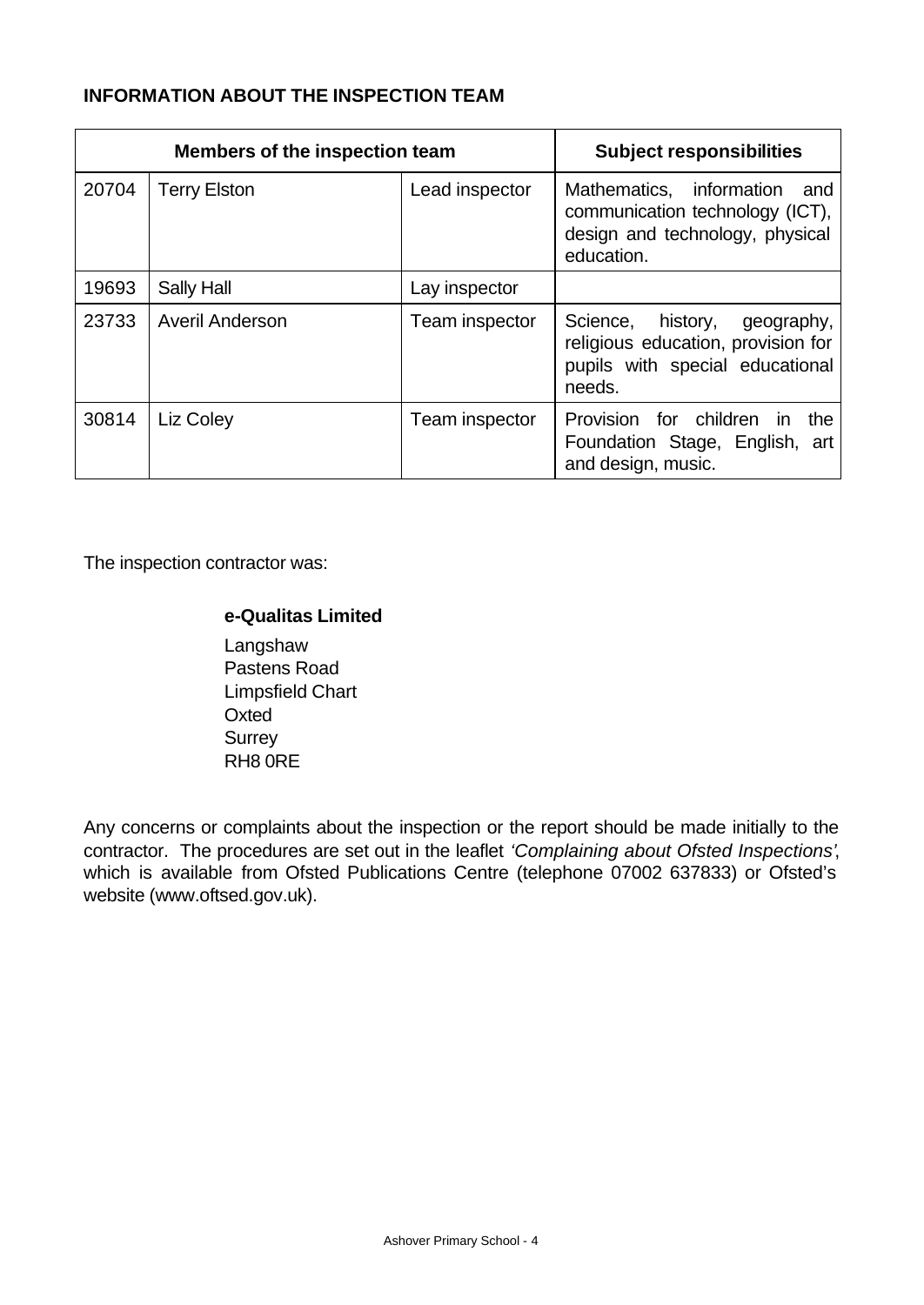### **REPORT CONTENTS**

|                                                                                                                                    | Page |
|------------------------------------------------------------------------------------------------------------------------------------|------|
| <b>PART A: SUMMARY OF THE REPORT</b>                                                                                               | 6    |
| <b>PART B: COMMENTARY ON THE MAIN INSPECTION FINDINGS</b>                                                                          |      |
| <b>STANDARDS ACHIEVED BY PUPILS</b>                                                                                                | 8    |
| Standards achieved in areas of learning, subjects and courses                                                                      |      |
| Pupils' attitudes, values and other personal qualities                                                                             |      |
| <b>QUALITY OF EDUCATION PROVIDED BY THE SCHOOL</b>                                                                                 | 10   |
| Teaching and learning<br>The curriculum<br>Care, guidance and support<br>Partnership with parents, other schools and the community |      |
| <b>LEADERSHIP AND MANAGEMENT</b>                                                                                                   | 14   |
| <b>PART C: THE QUALITY OF EDUCATION IN AREAS OF LEARNING AND</b><br><b>SUBJECTS</b>                                                | 16   |
| AREAS OF LEARNING IN THE FOUNDATION STAGE                                                                                          |      |
| <b>SUBJECTS IN KEY STAGES 1 AND 2</b>                                                                                              |      |
|                                                                                                                                    |      |

# **PART D: SUMMARY OF THE MAIN INSPECTION JUDGEMENTS 25**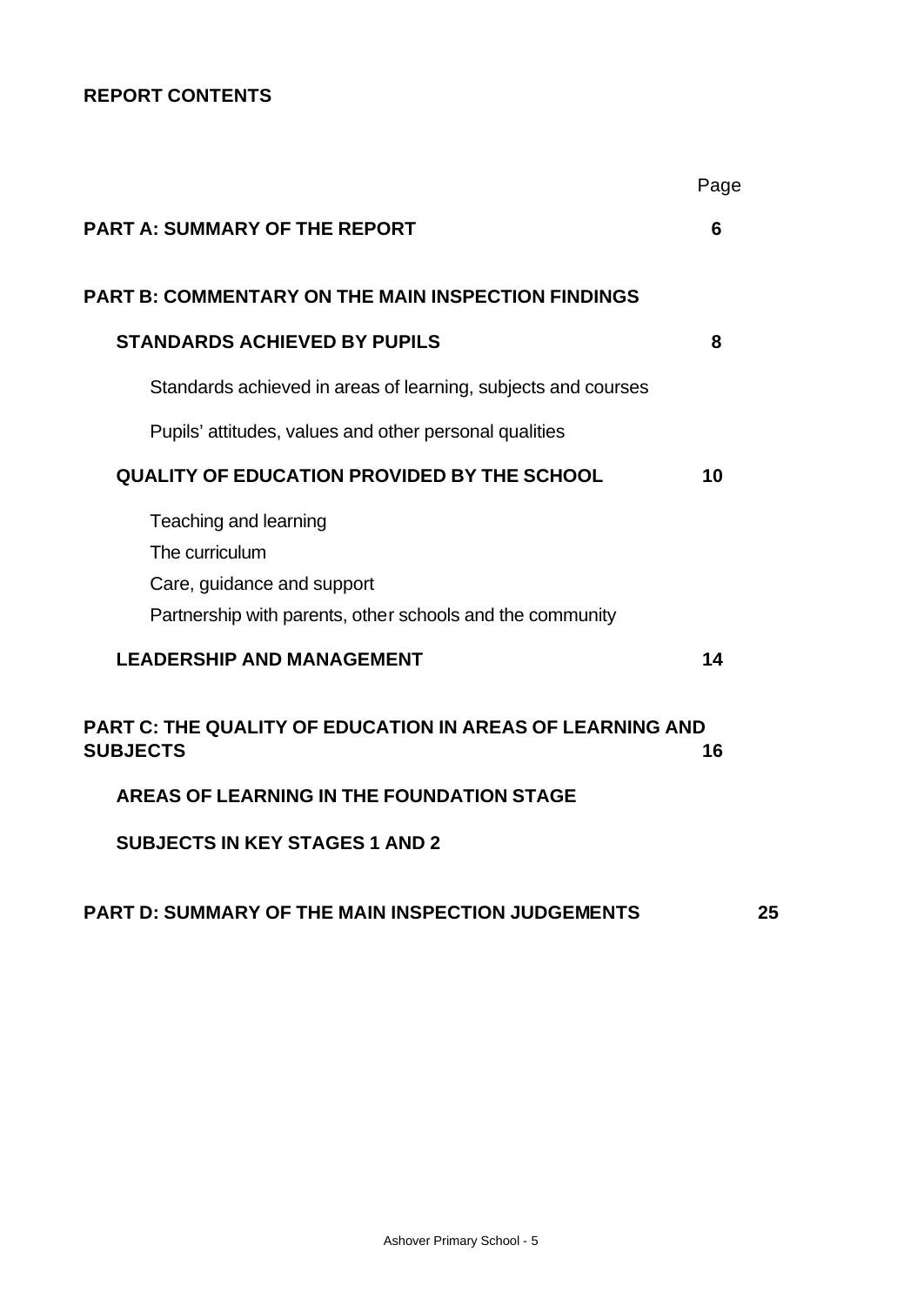### **PART A: SUMMARY OF THE REPORT**

#### **OVERALL EVALUATION**

**This is a very good school** where the very good leadership, management and teaching account for pupils' excellent achievements. By Year 6, standards are very high in English and mathematics and well above average in science. The very good support and guidance make this a very happy school where pupils behave very well and find learning fun. There are very good links with parents who speak highly of the quality of education. The funds are managed very efficiently and the school provides excellent value for money.

The school's main strengths and weaknesses are

- Pupils' achievements are outstanding by Year 6
- The headteacher's leadership is excellent and an important reason for the school's success
- Pupils love school; they behave very well and attendance rates are very high
- The very good teaching means that pupils learn quickly
- The partnership with parents is very good
- Pupils are in danger from parents who park cars too close to the school

**The school has done very well since the last inspection** because of its commitment to continual improvement. The high standards reported in the last inspection have been improved upon in English and mathematics and have remained high in science. Shortcomings in the achievements of more able pupils have been rectified and they now achieve very well. The teaching is better and the leadership and management are more effective.

#### **STANDARDS ACHIEVED**

|  |  | Year 6 results |
|--|--|----------------|
|--|--|----------------|

| <b>Results in National</b><br>Curriculum tests at the end<br>of Year 6, compared with: |      | similar schools |      |      |
|----------------------------------------------------------------------------------------|------|-----------------|------|------|
|                                                                                        | 2001 | 2002            | 2003 | 2003 |
| English                                                                                | Д*   | A*              |      |      |
| <b>Mathematics</b>                                                                     |      |                 | A*   |      |
| Science                                                                                |      |                 |      |      |

*Key: A\* - very high and in the top five per cent nationally; A - well above average; B – above average; C – average; D – below average; E – well below average; E\* - very low.*

*Similar schools are those whose pupils attained similarly at the end of Year 2.*

In the 2003 national tests, pupils did very well overall, and their excellent results in mathematics put them in the top five per cent of schools nationally. The relatively weak performance by boys brought the English scores down. This year, although national results are not yet available for comparison, the school looks to have improved significantly on last year's performance, especially in terms of boys' achievements. This inspection finds that standards are very high, overall, and **pupils' achievements are excellent**. Children make a very good start in the Reception and, as a result of very good teaching, are already making very good progress. By Year 2, pupils do very well and their standards are well above average in speaking and listening, reading, writing, mathematics and science. Standards are above average in religious education and ICT, where the very good use of the computer suite is having a big impact on pupils' achievements.

They maintain this very good progress and, by Year 6, standards are very high in English and mathematics and well above average in science. Standards are above average in ICT and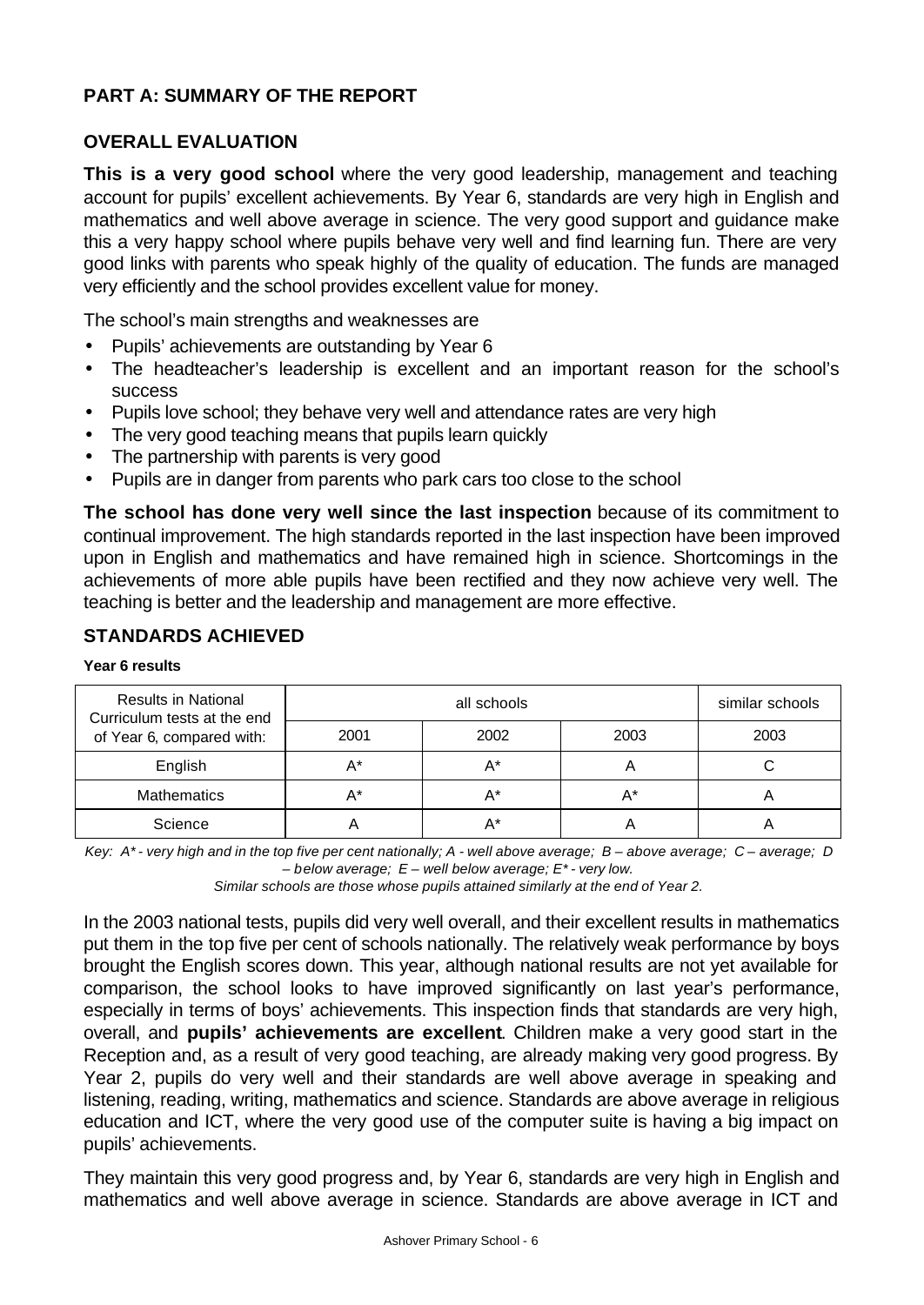religious education. Pupils with special educational needs make very good progress and benefit from very good support and individual attention. The development of pupils' personal qualities is very good. **Their spiritual, moral, social and cultural development is good** and is illustrated by their concern for the feelings of others and their very good behaviour and attitudes to work. Attendance is outstanding and pupils are very punctual to school.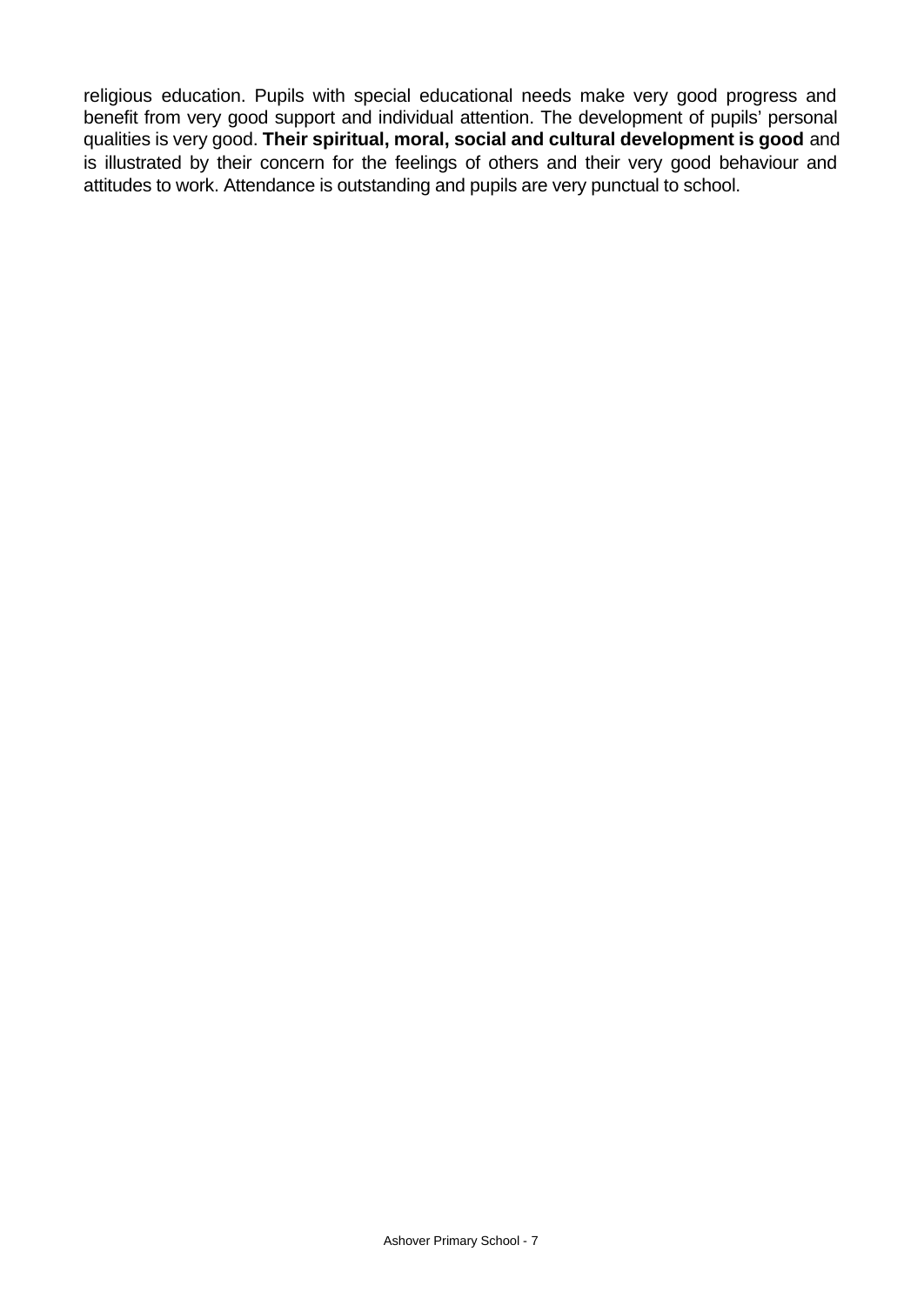### **QUALITY OF EDUCATION**

#### **The quality of education is very good**.

**The very good teaching and learning** is the result of excellent planning of lessons that identifies clearly the learning expected of all groups of pupils. In all classes, teachers manage pupils' behaviour very well and lessons move at a fast pace. Children get off to a very good start in the Reception because adults have high expectations of pupils' work and behaviour. They settle into school quickly, enjoy learning and make rapid progress. Pupils in Years 1 and 2 benefit from very good teaching, particularly of reading, writing and number skills, and they make very good progress. The teaching of the older pupils is just as good and challenges all groups of pupils to do their best. Teachers have a very clear awareness of how to build on pupils' strengths and rectify their weaknesses, which is why pupils do so well. They use the very good assessment systems to show how well pupils are learning and what they need to do to improve. The teaching of pupils with special educational needs is very good and pupils make very good progress towards their targets. The curriculum is planned very well to provide teachers with a very good basis for their lessons. A very good range of activities after school and at lunchtime enriches the curriculum. The school is well staffed, and teaching assistants provide skilled support to pupils who need help. Accommodation is satisfactory, but some classrooms are too small and the headteacher's office is poor. Very good guidance and support help pupils feel secure, but the chaotic parking outside the school by some parents presents a hazard for pupils as they enter and leave. Otherwise, there is a very good partnership with parents and good links with the community.

#### **LEADERSHIP AND MANAGEMENT**

**The leadership and management are very good**. The headteacher's role is outstanding in the way he sets such high standards and inspires pupils and teachers to achieve the school's goals. He is supported very well by the deputy headteacher and senior staff who play important roles in improving the provision through rigorous self-evaluation and effective action to rectify weaknesses. This has helped create a school with a high reputation in the community. The management is very good and the school runs very smoothly. The governance is very good. Governors are very knowledgeable and work very closely with the staff to raise standards.

### **PARENTS' AND PUPILS' VIEWS OF THE SCHOOL**

Parents' views are very positive. They are particularly pleased with their children's progress, the quality of teaching and the headteacher's eadership. The pupils speak highly of their school, and see their teachers as its main strength.

#### **IMPROVEMENTS NEEDED**

The most important thing the school should do to safeguard its pupils is to

• Stop parents parking dangerously outside school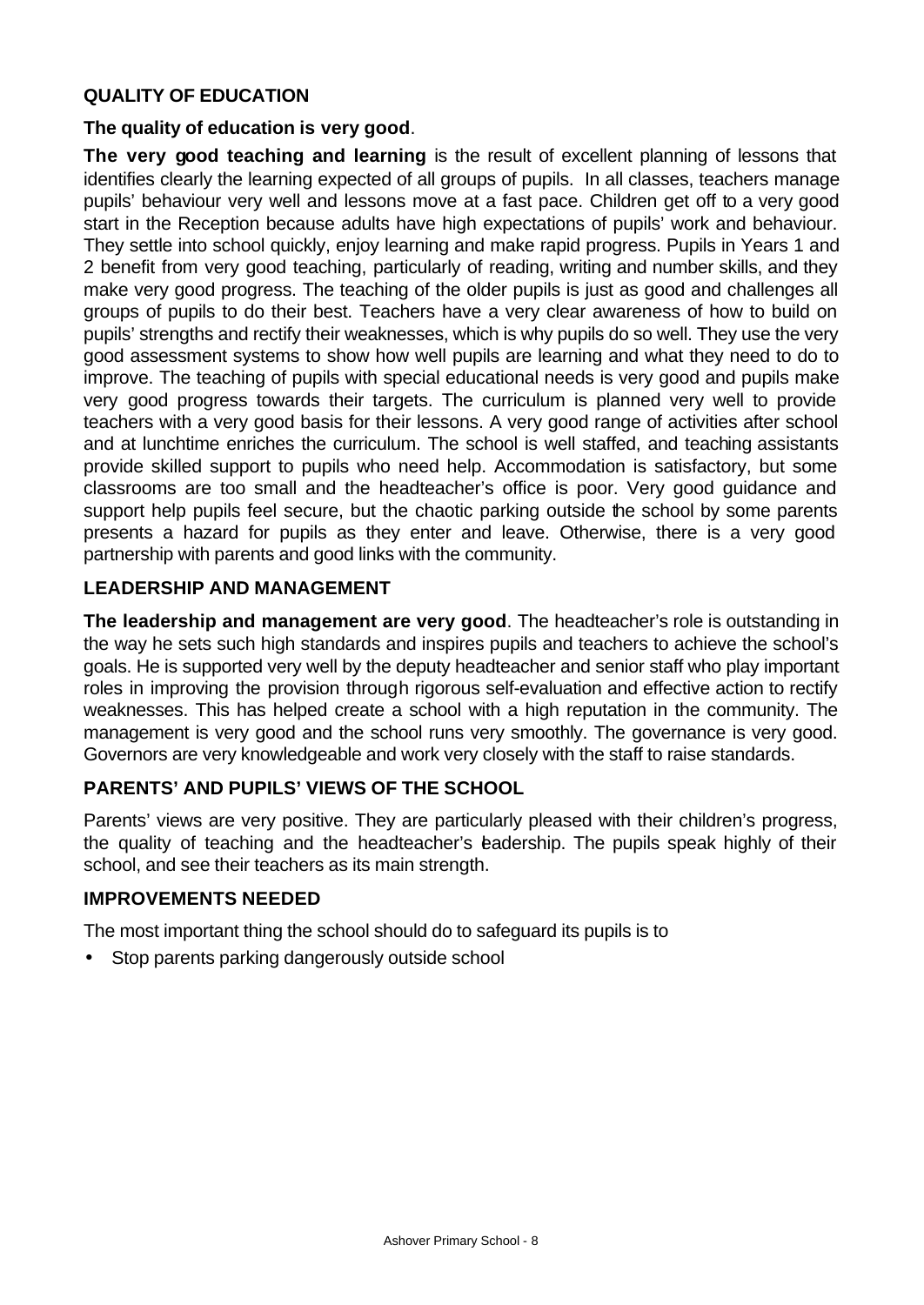### **PART B: COMMENTARY ON THE INSPECTION FINDINGS**

### **STANDARDS ACHIEVED BY PUPILS**

#### **Standards achieved in areas of learning, subjects and courses**

Overall standards and pupils' achievements are very high. Pupils' excellent attendance, very good attitudes and behaviour and good spiritual, moral, social and cultural developments contribute much to their successes.

#### **Main strengths**

- Pupils' achievements by Year 6 in English and mathematics are excellent
- Children in the Foundation Stage make very good progress
- The achievements of more able pupils are much improved since the last inspection
- Pupils with special educational needs do very well

#### **Commentary**

1. Overall, standards have risen significantly since the last inspection because the teaching is better and achievements of more able pupils have improved sharply. Children get off to a very good start in the Reception where the teaching and learning are very good. At the time of the inspection, children had been in school for a very short time but they had settled quickly and were learning at a fast pace. They were making particularly good progress in their reading and number work and a few were already reading common words and writing numbers correctly.

### **Key Stage 1**

*Standards in national tests at the end of Year 2 – average point scores in 2003*

| Standards in: | School results | National results |
|---------------|----------------|------------------|
| reading       | 16.7 (17.5)    | 15.7 (15.8)      |
| writing       | 16.6 (17.0)    | 14.6 (14.4)      |
| mathematics   | 16.5(18.1)     | 16.3 (16.5)      |

*There were 33 pupils in the year group. Figures in brackets are for the previous year.*

- 2. The results for Year 2 pupils were well above the national average in writing, above in reading and average in mathematics. This cohort achieved well, even though results were generally lower than the high standards over the last four years. They entered the school with average skills and made good progress, overall, and very good progress in writing which had been a focus for improvement. In the 2004 national tests, while national figures are not yet available, it looks likely that pupils did very well. All attained at least the national standard in reading, writing and mathematics and the proportion attaining the higher levels was much higher than previous years. This year's pupils look to be continuing this pattern with well above average standards in speaking and listening, reading, writing and mathematics. The school looked carefully at last year's test results and put in place very effective measures to raise standards, particularly by:
	- making reading resources more interesting;
	- providing more stimulating extended writing tasks; and
	- focusing on developing pupils' basic number skills.

Standards are well above average in science, where pupils' experimental skills are a strength, and above average in ICT and religious education. These standards represent very good achievement and show that pupils have made significant progress since they entered school. In other subjects, there is some good use of colour in art and design, good making skills in design and technology and evidence of pupils' extensive knowledge of the local area in geography.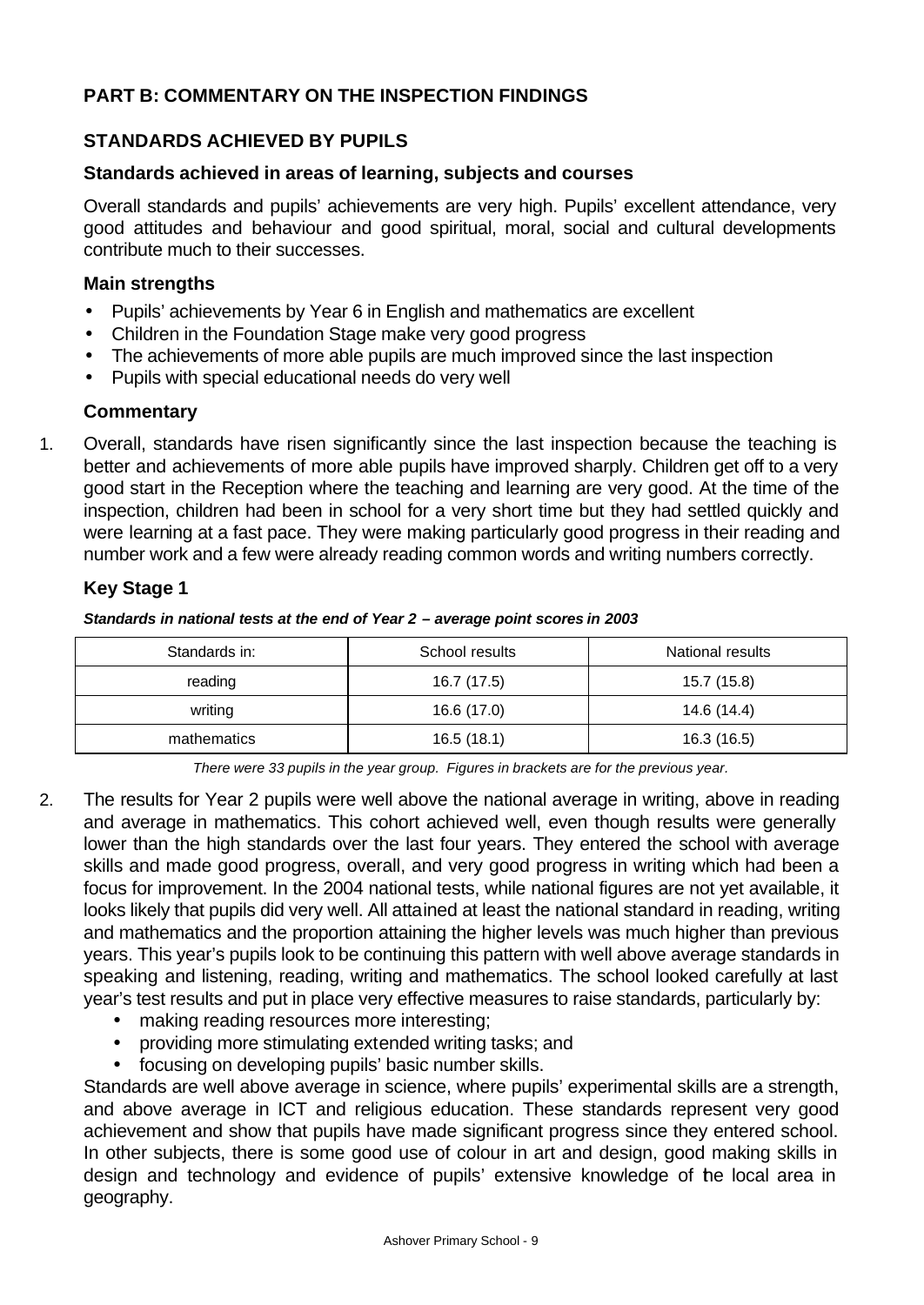#### **Key Stage 2**

| Standards in: | School results | National results |
|---------------|----------------|------------------|
| English       | 28.6 (30.6)    | 26.8 (27.0)      |
| mathematics   | 30.7(31.4)     | 26.8 (26.7)      |
| science       | 31.2(31.4)     | 28.6 (28.3)      |

#### *Standards in national tests at the end of Year 6 – average point scores in 2003*

*There were 34 pupils in the year group. Figures in brackets are for the previous year.*

- 3. The 2003 results for Year 6 pupils were very high in mathematics (and in the top five per cent nationally) and well above average in English and science. These achievements were very good and showed that, since their tests in Year 2 pupils' progress was excellent in mathematics, very good in science and good in English. The 2004 results look to be even better, with all pupils attaining at least the national standard in all three subjects, and far more attaining the higher levels than ever before. These standards have been maintained in the current Year 6 and improved upon in English. Standards are now very high in English and mathematics and well above average in science. This represents excellent achievement. Other notable strengths include the excellent use of the ancient stones discovered in the school grounds to give pupils a very good awareness of local history, the good singing and instrumental music playing and the school's considerable success in competitive sport.
- 4. Pupils with special educational needs achieve very well. The school makes very good provision to support them both academically and emotionally. Very good progress is made towards meeting their individual targets. A measure of the effectiveness of the provision is that, in the latest national tests, all pupils with special educational needs achieved national expectations in English, mathematics and science.
- 5. The most able pupils achieve highly. They are set very challenging work that they relish because it gives them the scope to make the best of their talents in subjects such as writing, mathematics, music, physical education and art and design.

#### **Pupils' attitudes, values and other personal qualities**

Pupils' attitudes and behaviour are very good. Attendance is excellent and punctuality is very good. The provision for pupils' spiritual, moral social and cultural development is good.

#### **Main strengths and weaknesses**

- Pupils love coming to school and absence rates are very low
- Teachers are skilled at giving pupils confidence in tackling challenging work and pupils are very enthusiastic learners
- The school's strong moral code helps pupils to behave very well
- The school's very good provision of social development makes pupils feel very much part of the school community
- There are not enough opportunities for pupils to learn about living in a multi-cultural society

#### **Attendance**

#### *Attendance in the latest complete reporting year (%)*

|                | Unauthorised absence<br>Authorised absence |  |                     |     |  |  |
|----------------|--------------------------------------------|--|---------------------|-----|--|--|
| School data:   | ا .b                                       |  | School data:<br>0.0 |     |  |  |
| National data: |                                            |  | National data:      | 0.4 |  |  |

*The table gives the percentage of half days (sessions) missed through absence for the latest complete reporting year.*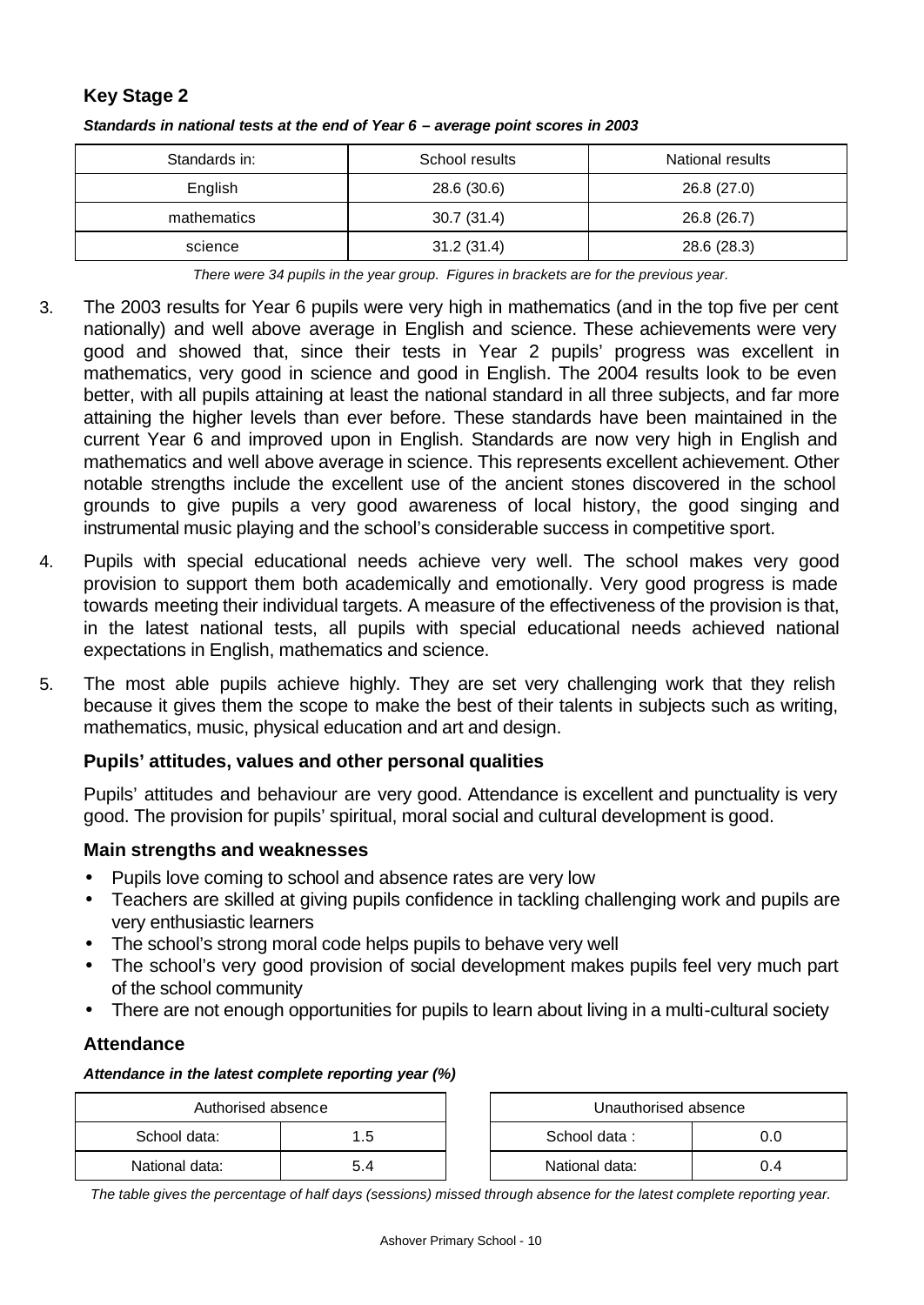- 6. Attendance rates are very high when compared to similar schools and there are no unauthorised absences. This is because the pupils really want to come to school and are usually only absent if they are ill. The school's very positive ethos has a beneficial impact on attendance rates. Not all teachers, however, are marking the reasons for absence in the registers.
- 7. All adults who work in school are skilled at developing the pupils' self esteem. They create an atmosphere where pupils are willing to contribute their ideas and persevere with challenging tasks without fear of failure or ridicule. This was seen to good effect in the Reception where the teacher reassured children who had just started school to 'try again' if they gave an incorrect answer, and in a Year 5 mathematics lesson where the teacher encouraged pupils to 'have a go' at answering a question even if they were unsure. Pupils listen very carefully and work with sustained concentration. Their very good attitudes have a positive effect on their achievements. Pupils value the very good range of extracurricular activities, and the after school clubs are very well attended.
- 8. The school's strong moral code works well because of the consistent and high expectation of good behaviour by adults working in the school. Pupils respond very well to the system of rewards, and sanctions are rarely needed. Successes are celebrated enthusiastically through displays, in lessons and through assemblies. Pupils and parents say that isolated incidents of anti-social behaviour are dealt with very well. The school has a very good system where pupils tell their teachers about their concerns through a note in the 'worry box', and issues are debated sensitively in whole class discussions. There have been no exclusions.
- 9. The school's provision for social development is very good and pupils are developing into mature and confident citizens. The school has developed a very strong sense of community among staff, parents, governors and pupils who rightly hold the school in very high regard. Relationships are very good because the school successfully promotes mutual respect for others. Boys and girls work very well together in pairs and groups and they play very well together in the playground. There are some good opportunities for pupils to take responsibility. Pupils are keen to organise fundraising events for charity and the 'playground pals' are learning to support others in the playground. School productions and residential visits enable pupils to develop their social skills very well through teamwork. The pupils show great respect for property and the environment.
- 10. The school has addressed the issue of lack of opportunities for reflection raised in the last inspection report well, and there are now many times in collective worship for pupils to think about life and its meaning. Pupils' knowledge of their own culture is developed successfully through the curriculum. They also gain valuable insights into other's beliefs through studying world faiths. However, there are not enough opportunities for pupils to consider issues that face young people living in a multi-cultural society.
- 11. The pupils have maintained their very good attitudes and behaviour found at the time of the last inspection.

### **QUALITY OF EDUCATION PROVIDED BY THE SCHOOL**

The overall quality of education is very good. The teaching is very good and pupils learn very quickly. The very good curriculum, assessment, support, guidance and partnership with parents contribute much to pupils' high standards.

#### **Teaching and learning**

The very good teaching means that pupils learn at a fast pace. Assessment is very good and shows pupils clearly how to improve.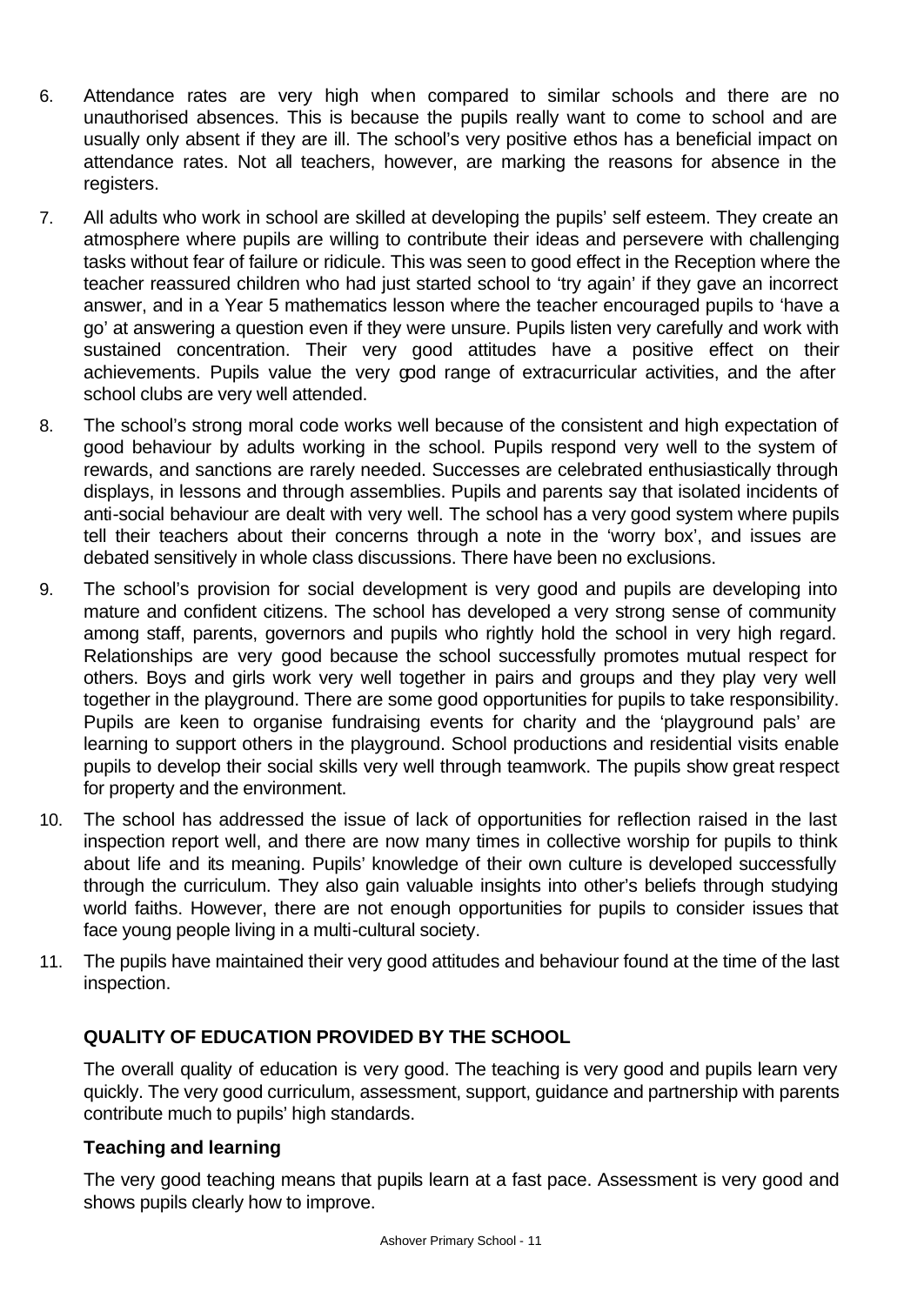### **Main strengths**

- The quality of teachers' planning is outstanding
- Teachers are very good at getting the best of pupils of all abilities
- Teachers manage behaviour very effectively
- The very good assessment provides a clear picture of pupils' attainment and progress

### **Commentary**

*Summary of teaching observed during the inspection in 27 lessons*

| Excellent | Very good | Good | Satisfactory | Unsatisfactory | Poor | Very Poor |
|-----------|-----------|------|--------------|----------------|------|-----------|
|           |           |      |              |                |      |           |

*The table gives the number of lessons observed in each of the seven categories used to make judgements about lessons.*

- 12. The quality of teaching and learning is very good throughout the school. The school has worked hard to improve the teaching since the last inspection, particularly focusing on the challenges set for more able pupils, and the benefits are clear in the high standards these pupils now attain. The planning of lessons is excellent and ensures that pupils learn the required skills quickly and effectively.
- 13. The teaching and learning for children in the Foundation Stage are very good. Adults have a very good knowledge of the needs of very young children who respond enthusiastically to the interesting work set for them. The staff are very good at getting children to settle quickly and learn the routines. This is helped by the welcome given to parents to stay with their children at the start of the day. This ensures that children are happy to start work and that parents have a good awareness of the expectations of staff. Activities are planned very carefully so that children of all abilities are able to work at their own pace. There are very good relationships between the adults and children that create a busy working atmosphere. The very effective literacy and numeracy lessons give children a good early grasp of reading and number skills and prepare them well for Year 1. Adults' high expectations of children's work and behaviour mean that they learn quickly and make the most of their time in class.
- 14. In Years 1 and 2, teachers build well on the work that pupils have done earlier. The teachers make learning fun by using exciting resources that stimulate pupils' interest. The lessons move at a fast pace, particularly in literacy and numeracy sessions, and the teacher uses the summing up session very well to assess pupils' learning and plan the next steps. Relationships are so good that all pupils have the confidence to take risks by answering hard questions. For example, in a very good numeracy lesson when a pupil was struggling to explain about place value, the teacher coaxed him sensitively to tease out his knowledge. He eventually gave an answer that was nearly right and was then helped by another pupil who came out to the front and said, "I think what he meant was….". This satisfied everyone.
- 15. In Years 3 to 6, the teachers always make a point of sharing the lesson's aims with pupils at the start, and this works well. It helps pupils to focus on the task, gives them a secure knowledge of their own learning and helps teachers assess their progress at the end. Teachers are very good at asking the right questions to make pupils think, and all are careful to pitch their questions so that each pupil can contribute to these sessions. As a result, pupils with special educational needs are fully included in lessons and more able pupils contribute at their own level. Teachers have very good ways of managing pupils' behaviour, whether it is in class, the ICT suite or outside in the yard. This means that they make full use of time in lessons and all pupils have every opportunity to learn.
- 16. The very good teaching of pupils with special educational needs accounts for their very good achievement. Teachers' very detailed planning always includes very good provision for pupils with additional needs. Pupils' individual targets are very well thought-out and play a big part in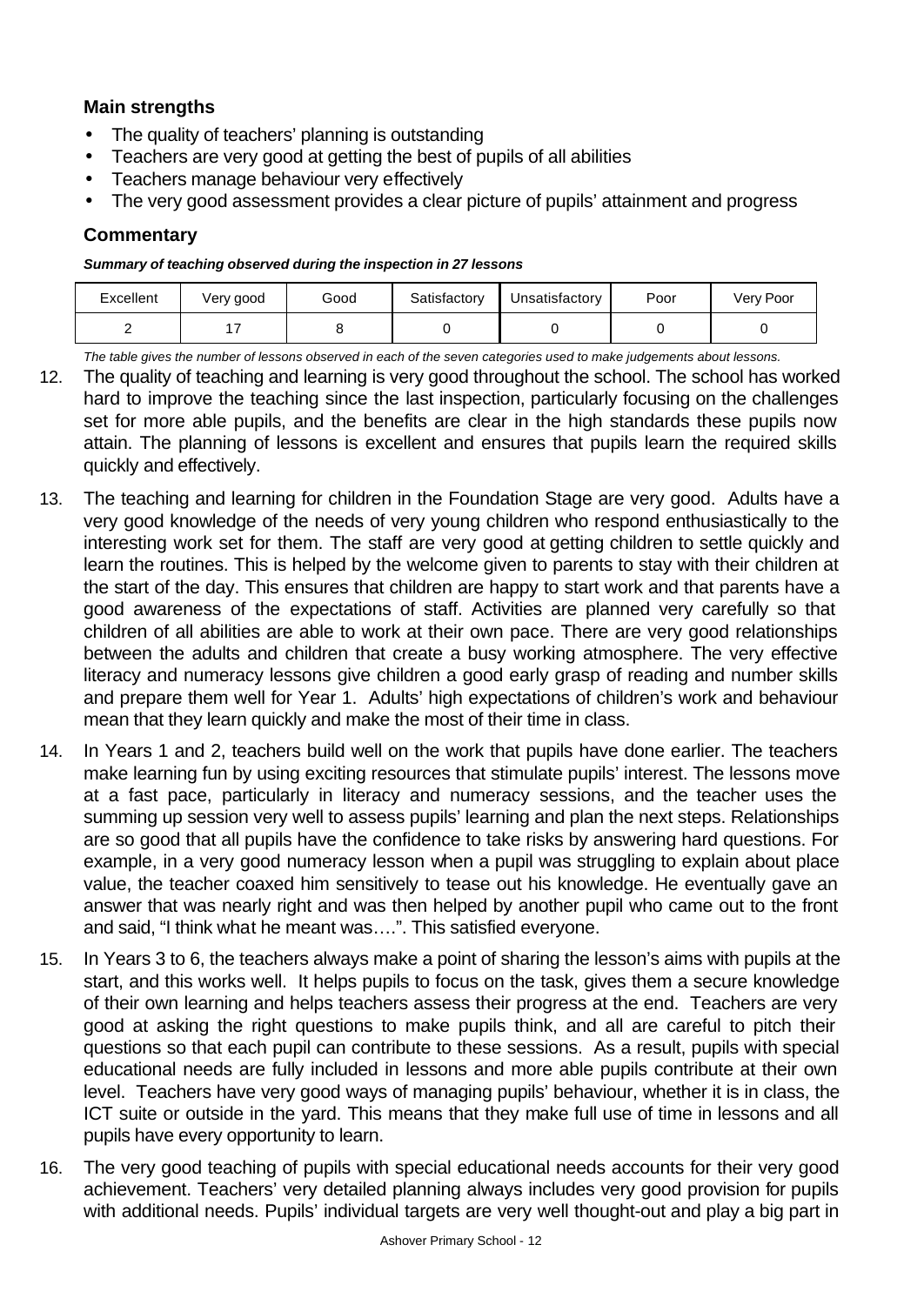helping both staff and pupils focus on the 'next step' in their learning. All staff are very skilled at varying their methods of teaching and questioning to suit the needs of individual pupils; consequently they learn quickly.

17. The school's assessment systems are very good. Regular tests give teachers accurate information on pupils' attainment and progress and provide clear targets for improvement. Teachers give pupils individual targets and these work well. They show clearly the next steps in pupils' learning and are reviewed regularly to challenge them further.

#### **The curriculum**

The school provides a very good curriculum that is relevant to pupils of all abilities so that all achieve very well. Resources are good. Many visits, visitors and high-quality activities outside lessons enrich the curriculum. The accommodation is satisfactory, but some classrooms are cramped.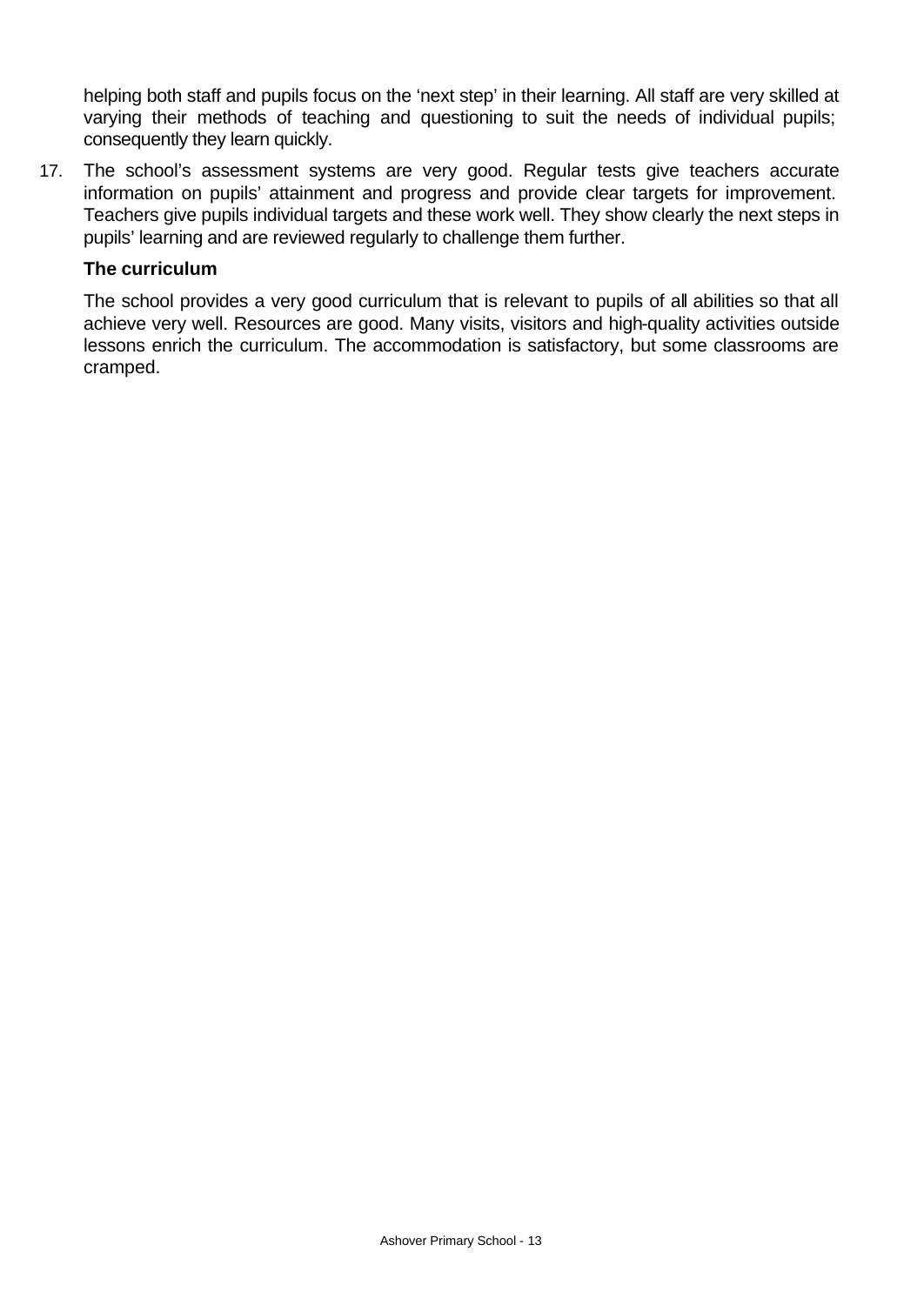#### **Main strengths and weaknesses**

- All pupils benefit from the interesting and very well planned curriculum, which fully meets statutory requirements
- The curricular planning for pupils with special educational needs is very effective
- Personal, social and health education is promoted very well and permeates all the work of the school
- The curriculum meets the needs of gifted and talented pupils very well
- Accommodation is used to best advantage but classrooms are very small

### **Commentary**

- 18. The level of planning is very good and ensures that there is no unnecessary repetition of work, which is a good improvement since the last inspection. There is a broad range of subjects taught, supported by very good opportunities for enrichment through visits and special events. The school makes very good use of opportunities that arise to make the curriculum come to life. For example, the discovery of Neolithic art found on large rocks when the field was levelled resulted in a wonderful programme of experiences for all age groups in the school. These crossed all areas of the curriculum and ranged from growing wheat, making bread, weaving with different materials, comparing life and homes across the world and at different times in history to actually building a full sized 'Round House'.
- 19. The school has worked hard over recent years to improve the curriculum for children in the Foundation Stage. Useful visits to other schools and good staff training have paid dividends and the curriculum is very good. The planning is very thorough, and children have many good opportunities to learn through 'hands on' experiences and to enable them to become independent learners.
- 20. The school is very good at providing opportunities for every one of its pupils to succeed to the best of their ability. This is evident in the curriculum offered to pupils with special educational needs. Their individual needs are met very well in all lessons ensuring that they make very good progress towards their targets. Similarly, gifted and talented pupils are given every opportunity to make the most of their abilities, whether they are in academic areas, sport or music.
- 21. Provision for pupils' personal, social and health education is very good. Pupils understand why and how they should live healthily and in harmony with each other; the very happy atmosphere across the whole school is evidence of the success of this work.
- 22. The staff, both teaching and non-teaching, are knowledgeable and enthusiastic about their work. Resources are plentiful and of good quality, they are used very well to enhance lessons. Members of the school staff and visiting teachers provide a very good range of extracurricular activities that take place before, during and after the school day. Accommodation is satisfactory, and used as well as possible, but classrooms are very small for the numbers of pupils working in them. The computer suite is very well equipped and used to good advantage. The headteacher's office is poor, and totally unsuitable to hold confidential meetings.

#### **Care, guidance and support**

Care, welfare, health and safety are good. Support and guidance for pupils are very good. Pupils' involvement in the school's work is good.

### **Main strengths and weaknesses**

- Parents put pupils at risk by the way they park both outside and within the school grounds
- Staff show high levels of care and concern for pupils
- Teachers give pupils very good advice about how to improve their work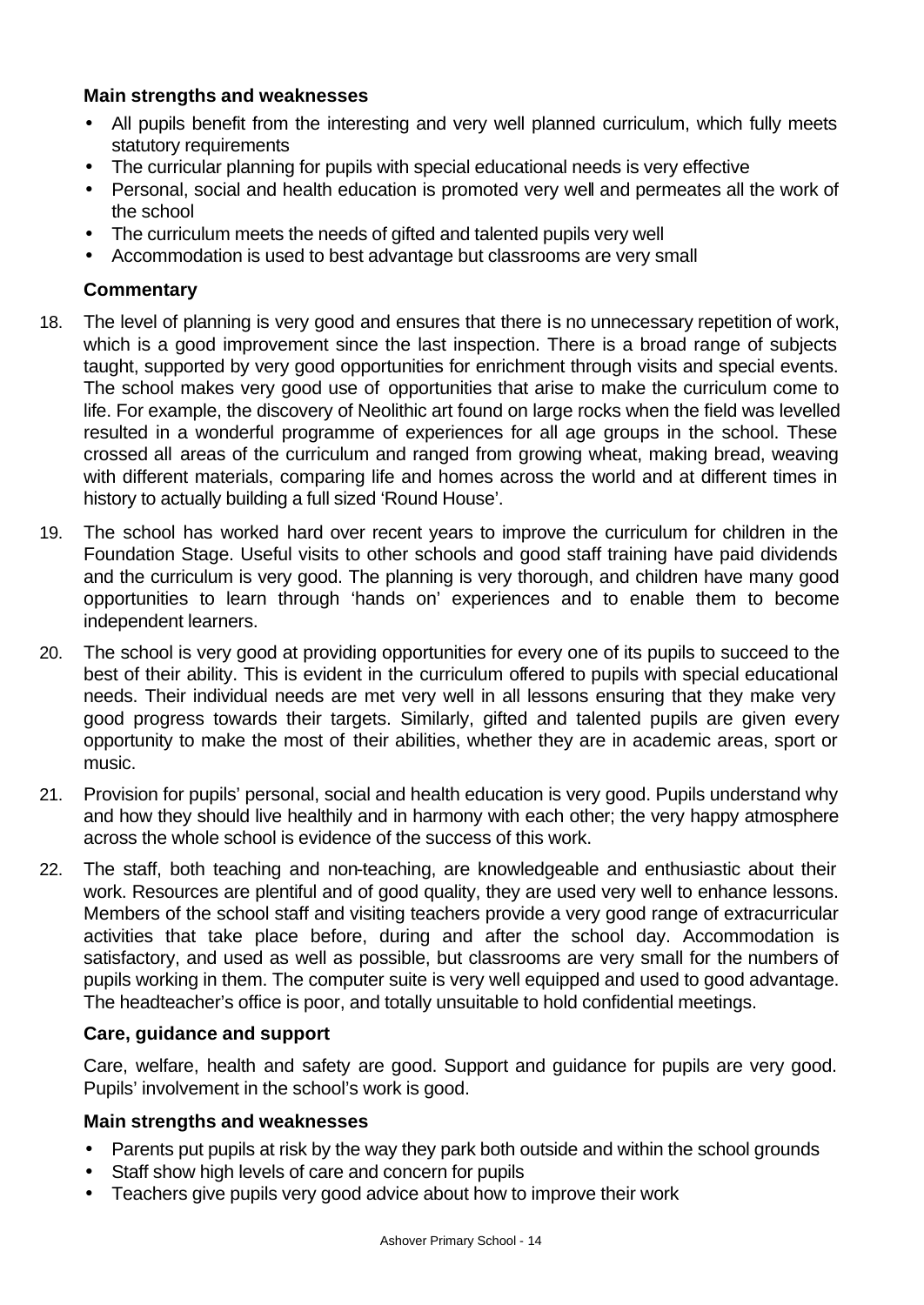• Induction procedures for new pupils are very good

### **Commentary**

- 23. Despite the efforts of staff and governors and the concerns of pupils and some parents about safety in and around the school grounds, many parents blatantly disregard the parking regulations. They park directly in front of the school on the yellow zigzags and haphazardly enter, reverse or park in the school car park which also acts as a school bus lay-by. Pupils, often unsupervised, have to negotiate their way through the moving traffic and are at serious risk of being injured.
- 24. This is a school that is very successful in providing equal opportunities for all groups of pupils. All members of the school community show good levels of care and concern for each other. Parents particularly value the way in which the headteacher takes time to support pupils and their families when particular difficulties arise. Staff and governors work hard to ensure that pupils work in a healthy and safe environment. Arrangements for child protection are satisfactory and staff know to report any concerns to the headteacher. The school recognises the need to train another member of staff in child protection to ensure coverage in the absence of the co-ordinator. First aid procedures are good. Good records are kept when pupils are ill or injured and parents are kept well informed. The school offers parents and carers valuable 'out of hours' care for pupils through the after school club.
- 25. Parents value highly the way staff settle new children into school routines. Through visits and part-time attendance, the children quickly become familiar with school life. Teachers know the pupils very well. They track the progress of pupils' personal development rigorously, celebrate their achievements and make valuable comments in the pupils' annual reports. Teachers are very skilled at encouraging pupils in their lessons and they give pupils very valuable advice on what they need to do to improve their work. This has a very positive impact on their achievement.
- 26. The support for pupils with special educational needs is very good. Individual plans for each pupil are drawn up with great care and are of a high standard. They are reviewed at least termly and more often if necessary. The targets are realistic and relevant to the needs of the pupils.
- 27. Teachers listen to pupils carefully and value their comments highly. A recent survey of pupils' views proved very useful and, in response to their requests, more equipment has now been provided for use in the playground.
- 28. At the time of the last inspection, care was judged to be very good. It is now good, and has declined because of the dangerous parking by parents.

### **Partnership with parents, other schools and the community**

The school's partnership with parents is very good. The links with the community and other schools are good.

### **Main strengths**

- Parents hold the school in high regard and support its work enthusiastically
- The school welcomes parents and helps them to support their children's learning
- The school has established close links with the village and valuable partnerships with the world of work
- Links with other schools do much to improve teachers' knowledge and contribute to pupils' achievements

### **Commentary**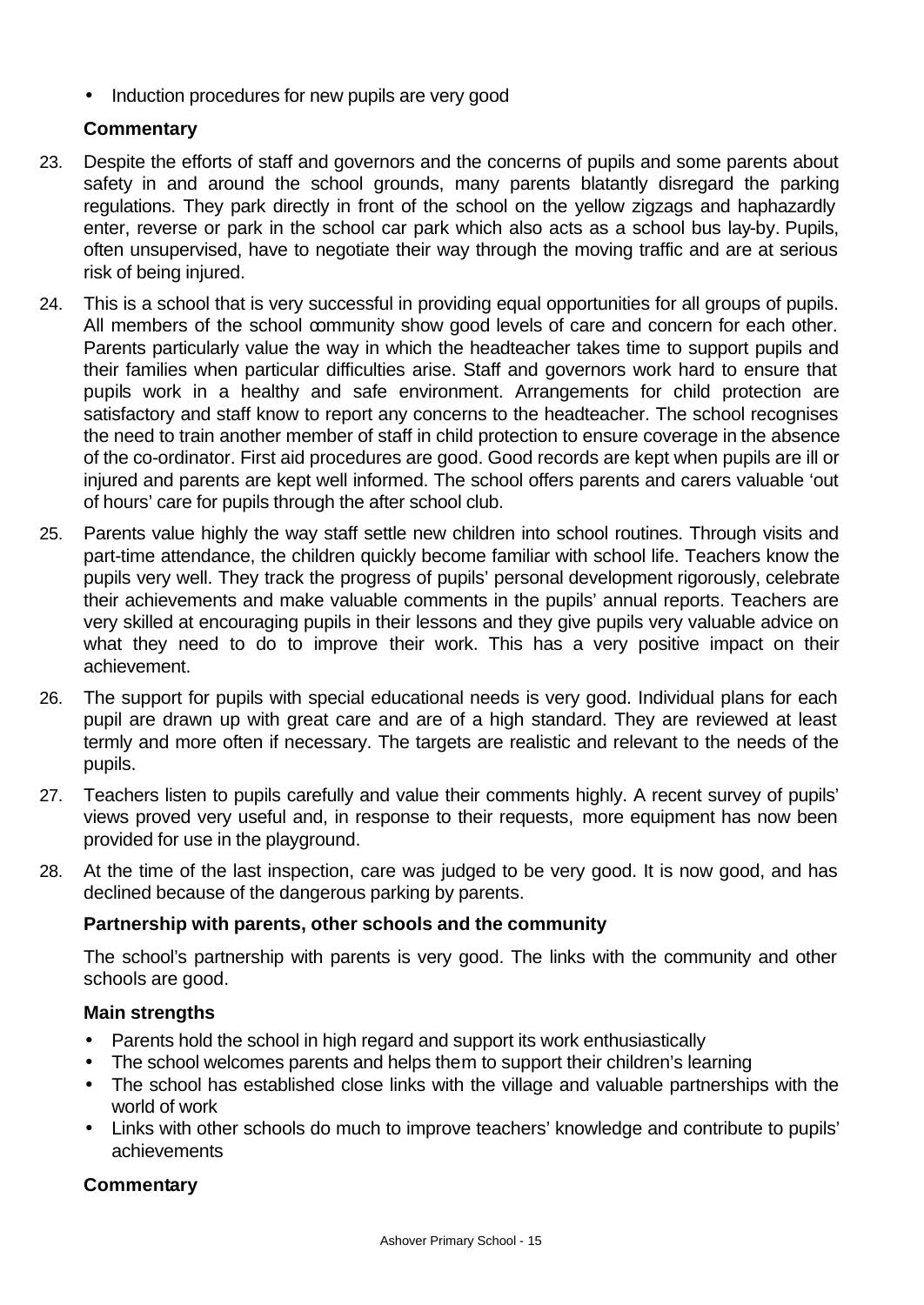- 29. The school is very popular in the local area and parents are generally very supportive of it. The parental responses to the pre-inspection questionnaire were very positive and few had significant concerns. The main issue raised at the pre-inspection meeting was the dangerous parking at the start and end of the school day. Families are keen to support events such as school productions. The active Friends Association works hard to raise funds and organise social events. Parents also provide valuable support in the classrooms and on visits.
- 30. The school works hard to reach out to parents and to encourage them to become involved in the life of the school. Parents of children in the Reception are given much encouragement to work with their children at the start of the day, and they find this a valuable way to see how they learn. Nearly all parents feel that teachers are very approachable and are able to discuss any concerns with them at the end of the school day. Staff are good at inviting parents into school as soon as any academic or personal difficulties arise and this helps sort out problems quickly.
- 31. Parents receive good information from the school. Pupils' annual reports are satisfactory and contain useful information about how well the pupils are doing. Not all reports, however, do enough to inform parents of how their children can improve their work. Twice yearly consultations give parents good opportunities to discuss their children's progress with staff. New parents are provided with useful information about the school and how to help their children at home. The school gives parents relevant and timely information about future events and also send them helpful information each term about the topics their children will be studying. The prospectus and governors' annual report to parents paint a detailed picture of school life.
- 32. The school's good links with the community enrich the curriculum and have a positive impact on pupils' personal development and academic achievement. Links with the village are particularly strong. For example, pupils exhibit work in the local church, and the Rock Art area is well supported by the community. There are good links with the local industry. Pupils gained much from their visit to a local housing development as part of their study of the local area, and had great fun when local engineers worked with them on a technology competition.
- 33. The school is an active member of the local group of primary schools. This enables staff to meet with colleagues to share expertise and offer mutual support. The arrangements for the transfer of both pre-school children and Year 6 pupils to the next stages of their education are good.

#### **LEADERSHIP AND MANAGEMENT**

Leadership and management are very good. The excellent leadership of the headteacher has enabled a very effective staff team to be built. Senior staff lead very well. The management is very good. The governors are very knowledgeable about the school and support the headteacher very well in his commitment to maintaining very high standards.

#### **Main strengths**

- The headteacher has a very clear direction and is successfully sharing his vision of excellence
- The headteacher and deputy head work very well together and have built a highly effective staff team
- Excellent systems are in place to identify areas for improvement in order to maintain very high levels of achievement
- The governors know the school very well and actively support all areas of school life

### **Commentary**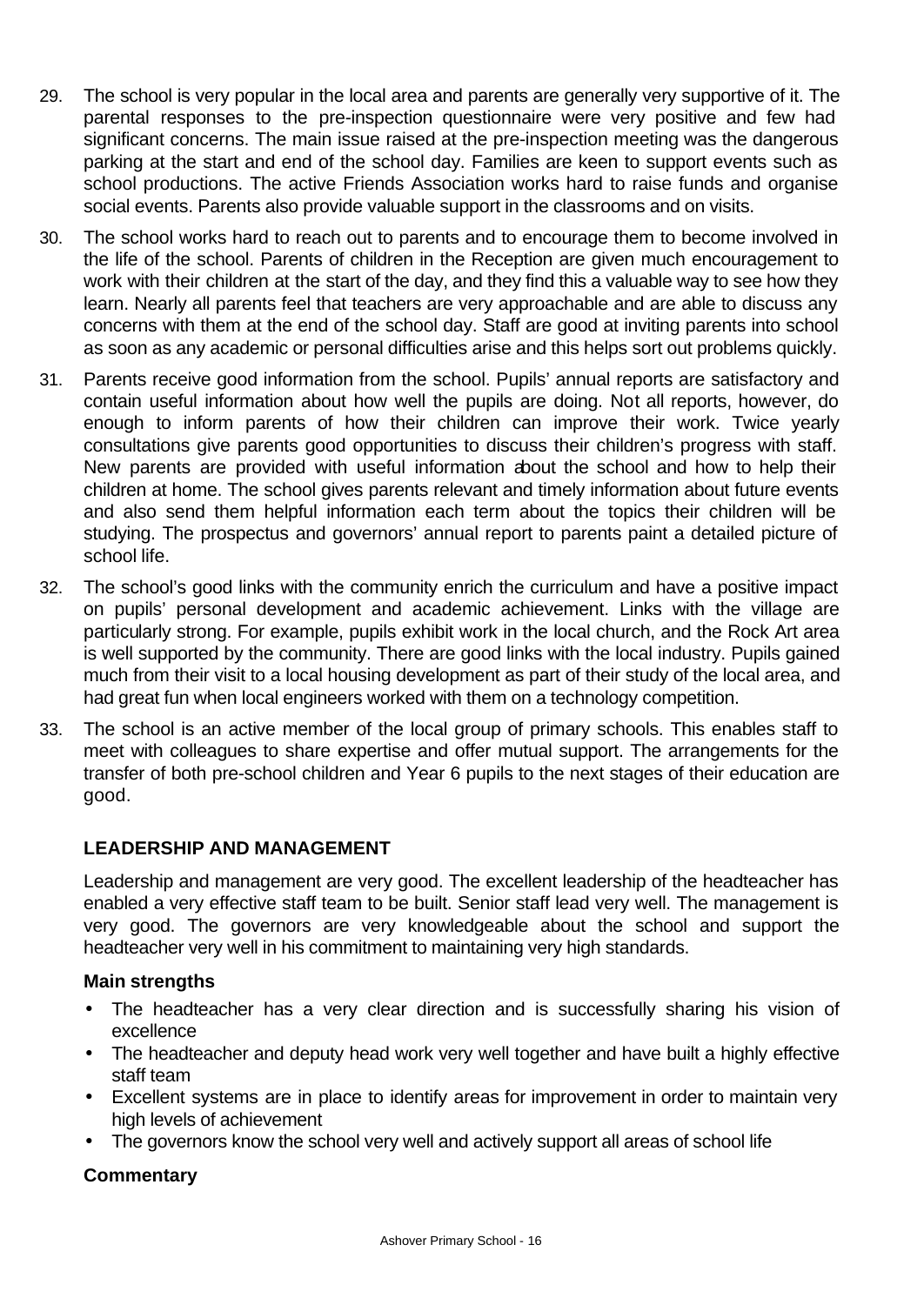- 34. Overall, leadership is very good. The headteacher's vision for the school is inspirational and he is fully committed to maintaining very high standards. This vision and commitment are very well expressed in a comprehensive action plan for improvement. This is produced following a rigorous process of self-evaluation and analysis of assessment results to show where the school can do better. In this way, for example, the school saw that boys' writing was not good enough and responded by changing the way writing was taught. By focusing more on providing greater opportunities for pupils to write at length in all subjects rather than just teaching the technical skills, all pupils improved their writing and boys now do as well as girls.
- 35. The management of the school is very effective. The headteacher and deputy work very well together and have built a very effective team of staff who are all committed to achieving high standards. Induction procedures for those staff who are new to the school are good. Good plans for reforming the workload of staff are already in place. The systems for the evaluation of the staff's performance are very good and closely linked to the priorities identified in the school improvement plan; their continuing professional development is a high priority for the school and help to explain the consistently high quality of teaching and learning. Subjects are led very effectively, and staff are well aware of the constant need to monitor and assess the learning of their pupils. Very good systems are in place for tracking pupils' progress and these ensure that teachers know what pupils need to do next.
- 36. Leadership and management of the provision for pupils with special educational needs are very good. The co-ordinator has a very clear picture of the role and provides clear leadership for staff who are very well supported in their work with pupils. The special educational needs policy has been rewritten to enable the school to implement fully the new Code of Practice.
- 37. Governance of the school is very good. Governors fulfil their statutory duties except for the annual report to parents that does not include all the required information. They play a big part in shaping the direction of the school. They have instigated the setting up of a private nursery on the school site in recent years, which now provides most of the school's pupils, and were also instrumental in providing after school care for children whose families expressed a need for such provision. By being regular visitors in school and conscientiously attending meetings and committees, they have forged very good relationships with the headteacher and staff. They have a very good awareness of the school's strengths and weaknesses and are not afraid to challenge judgements and initiatives as and when necessary.

|                       | Income and expenditure $(E)$ |  |                                |
|-----------------------|------------------------------|--|--------------------------------|
| Total income          | 398611                       |  | Balance from previous year     |
| Total expenditure     | 361214                       |  | Balance carried forward to the |
| Expenditure per pupil | 1720                         |  |                                |

| Financial information for the year April 2003 to March 2004 |  |
|-------------------------------------------------------------|--|
|-------------------------------------------------------------|--|

| Income and expenditure $(E)$ |        | Balances (£)                        |       |
|------------------------------|--------|-------------------------------------|-------|
| Total income                 | 398611 | Balance from previous year          | 5958  |
| Total expenditure            | 361214 | Balance carried forward to the next | 43355 |

- 38. Governors have a very deep knowledge of the school's finances and are fully involved in budgetary matters, always looking to see where they can achieve best value for the school, for example in the financing of the ICT suite. In these matters, the highly efficient school secretary supports them very well. Plans are ready for major improvements to the available accommodation, and governors have put in place very detailed and realistic proposals. Governors are keen for standards to remain very high and to guard against complacency.
- 39. The reputation of the school is justifiably very high because of the very good quality of education. The ability of the headteacher and his staff to maintain that reputation is a major factor in sustaining very high levels of achievement. A barrier to achievement is the cramped accommodation in some areas. The pupils complained, with justification, that some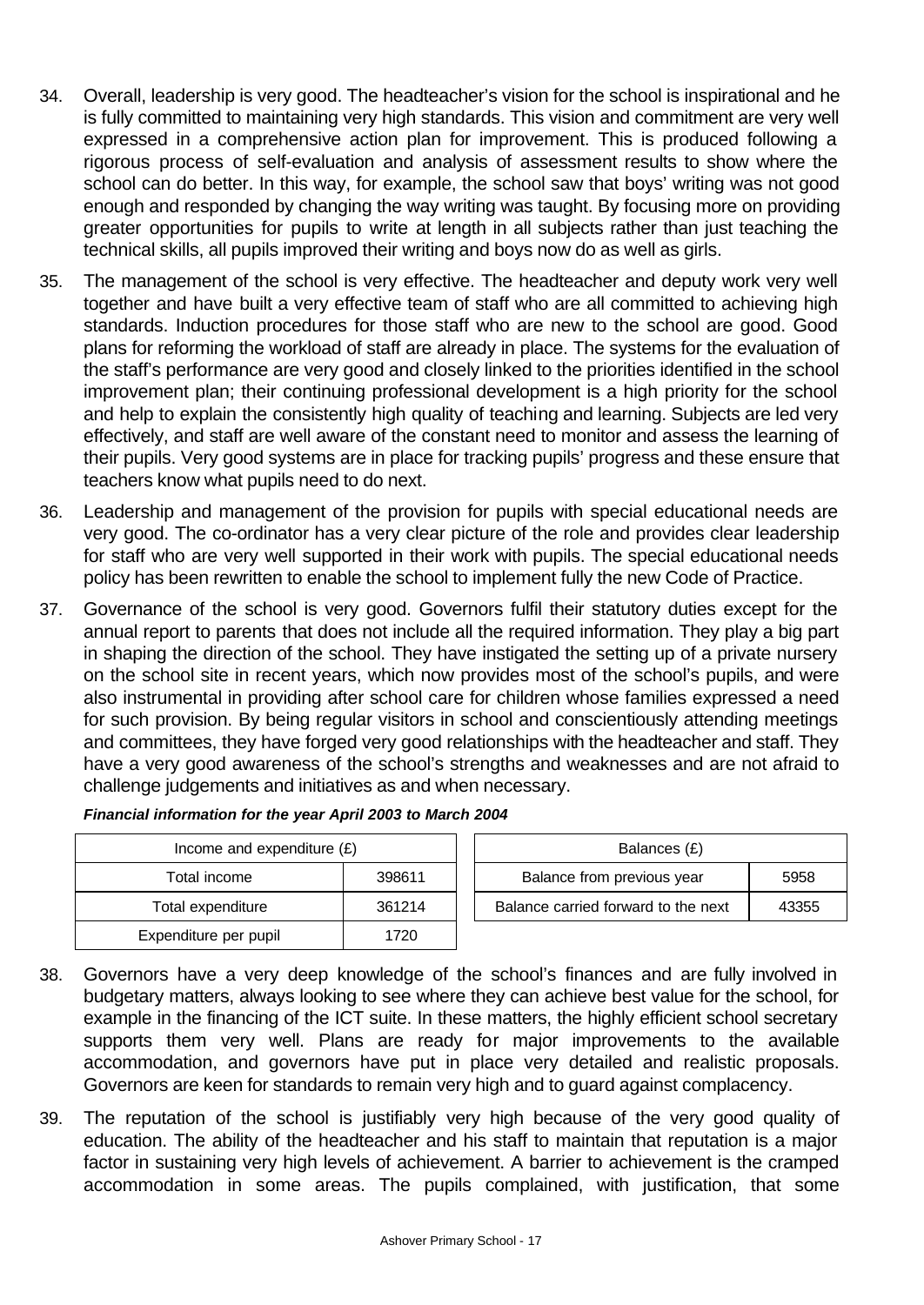classrooms are too small, and the provision made for the headteacher is poor. He has nowhere in which to hold confidential meetings with pupils, parents or staff.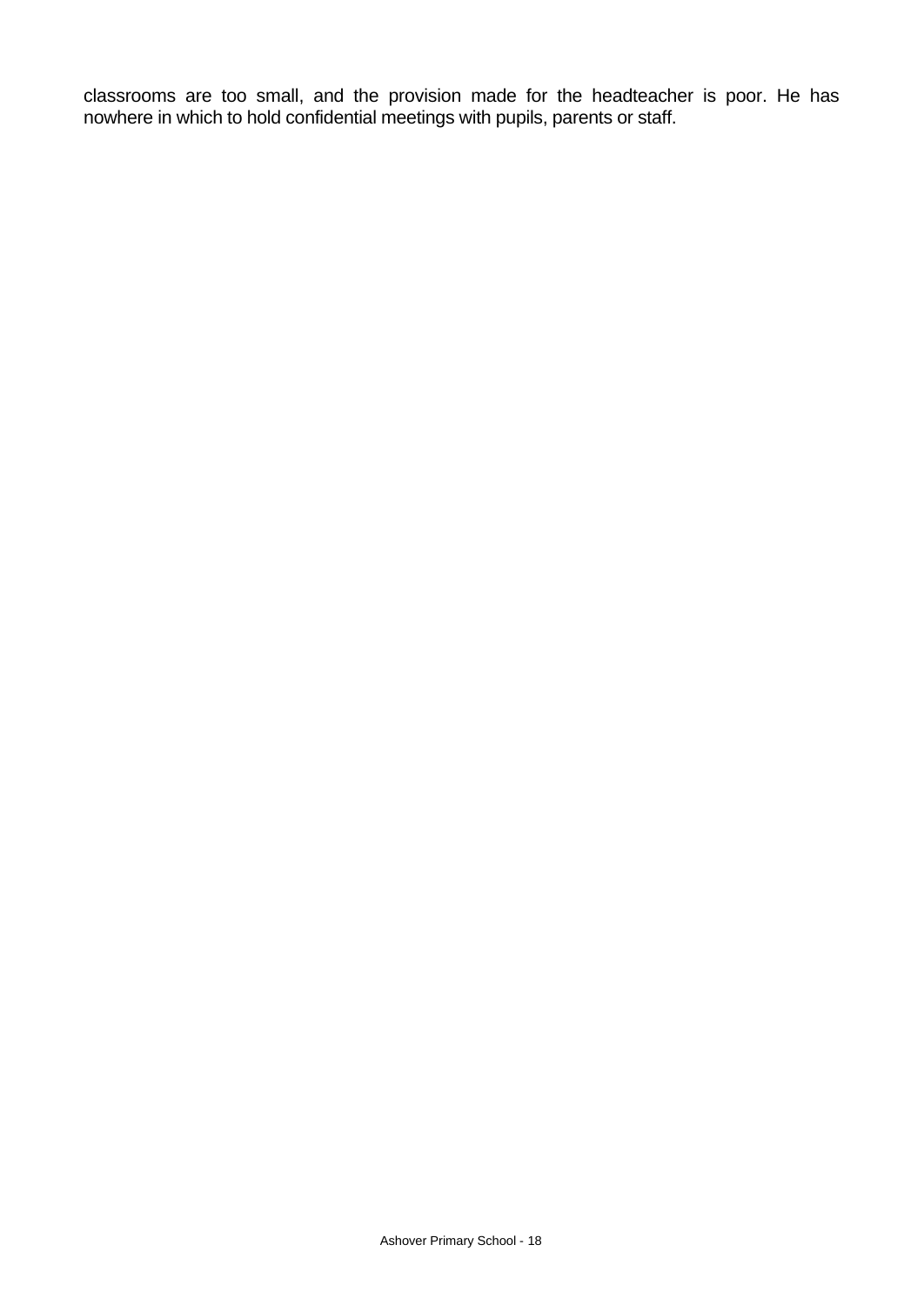### **PART C: THE QUALITY OF EDUCATION IN AREAS OF LEARNING AND SUBJECTS**

### **AREAS OF LEARNING IN THE FOUNDATION STAGE**

The provision for children in the Foundation Stage is very good.

### **Commentary**

- 40. Overall, children enter Reception with skills that are above average in all areas except knowledge and understanding of the world, where they are in line with those expected for their age. By the time they enter Year 1, records show that nearly all children achieve the levels expected in all areas of their development, and a significant number exceed them. No overall judgements of achievement can be made for the current group of children as the inspection took place when they had only been attending the school for five days.
- 41. The organisation of the curriculum is in the process of change. In previous years, the curriculum was very formal and gave few opportunities for developing skills in a practical way thereby encouraging independent learning. The new curriculum is very good. During the inspection, the children enjoyed choosing a wide range of activities and were already seen to be making good progress. Teaching is very good in all areas of learning and caters for the needs of all children, including those with special educational needs. Adults make children very welcome and are quick to help them when they are anxious. This is why they enjoy school so much. The new, purpose-built accommodation is very good, giving plenty of space for all activities including role-play areas. Resources are good and help to make learning fun. Good provision is made for outdoor play apparatus.
- 42. The leadership and management are good. The staff work together as a very effective team, being well informed and enthusiastic. The school has identified key areas for improvement and the resulting action plan is already improving the curriculum. There are very comprehensive assessment procedures that measure each small step in children's learning. Staff make very good arrangements for children as they start school and establish supportive links with parents, some of whom, along with grandparents, come into school to support children's learning. Good arrangements enable children to make a smooth transition into Year 1. Improvement since the last inspection has been good, with improved accommodation and resources and more adult support for the children within the classroom.

#### **Personal, social and emotional development**

Provision in personal, social and emotional development is very good.

#### **Main strengths**

- Very good induction procedures help children settle quickly
- Clear routines are established and these give the children security and trust
- Children are given lots of opportunities to develop their independence

#### **Commentary**

43. Before the children start in the Reception, they have very good opportunities to visit the school and the staff make sure they are welcomed warmly. This means that when they begin school children settle happily into school routines. The beginning of every session follows a familiar pattern, and children respond well to finding out how many are attending, what the date is and what the weather is like. Staff are happy for parents to help their children with the first task of the day for a few minutes and this allows for good partnerships between home and school to be built. Very good relationships exist between staff and children and the children feel secure in school. They are happy to take turns and respect the needs of others. The children are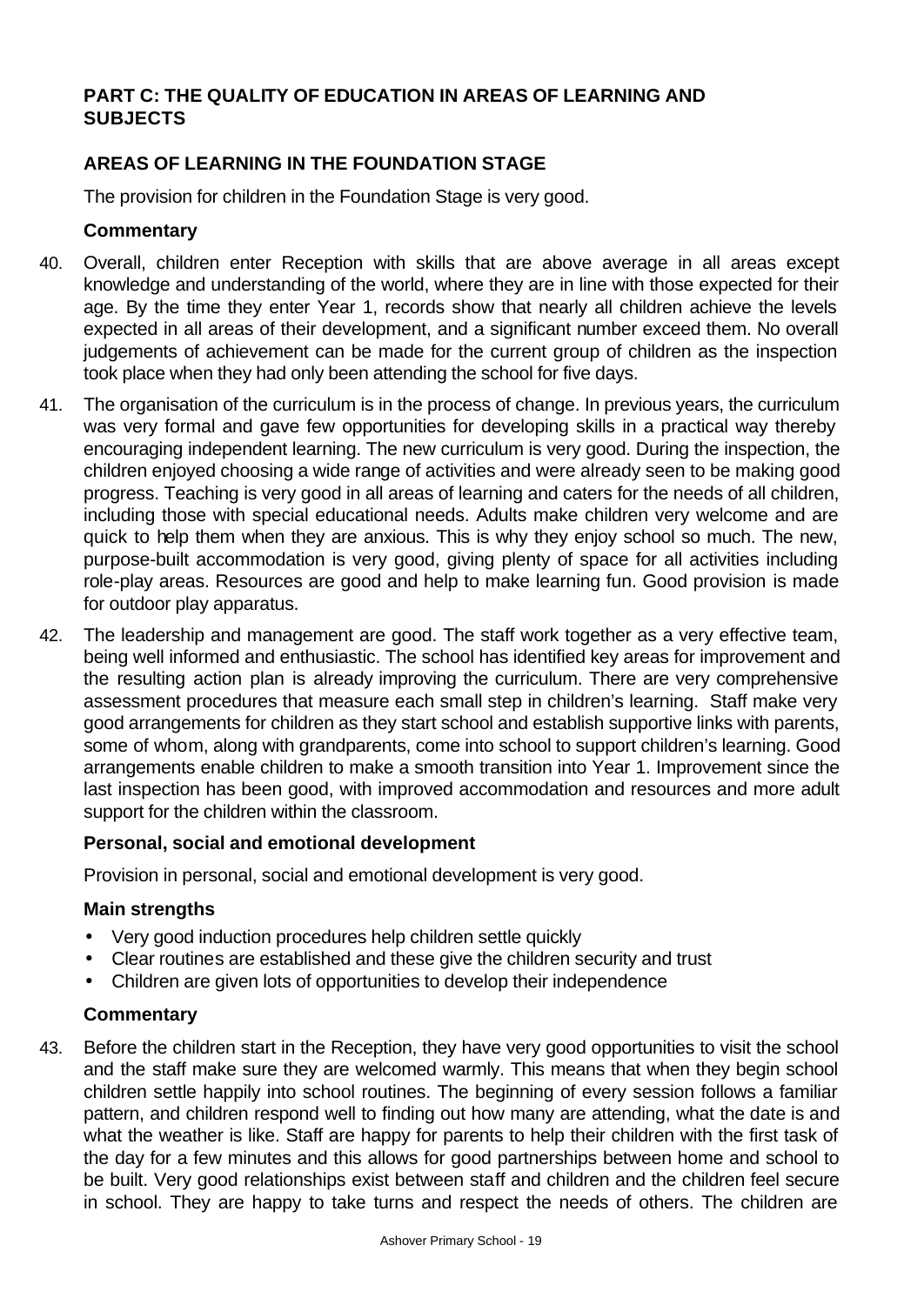making very good progress in becoming more independent through choosing their own activities, and they work well with others. Behaviour is very good because the rules are made very clear.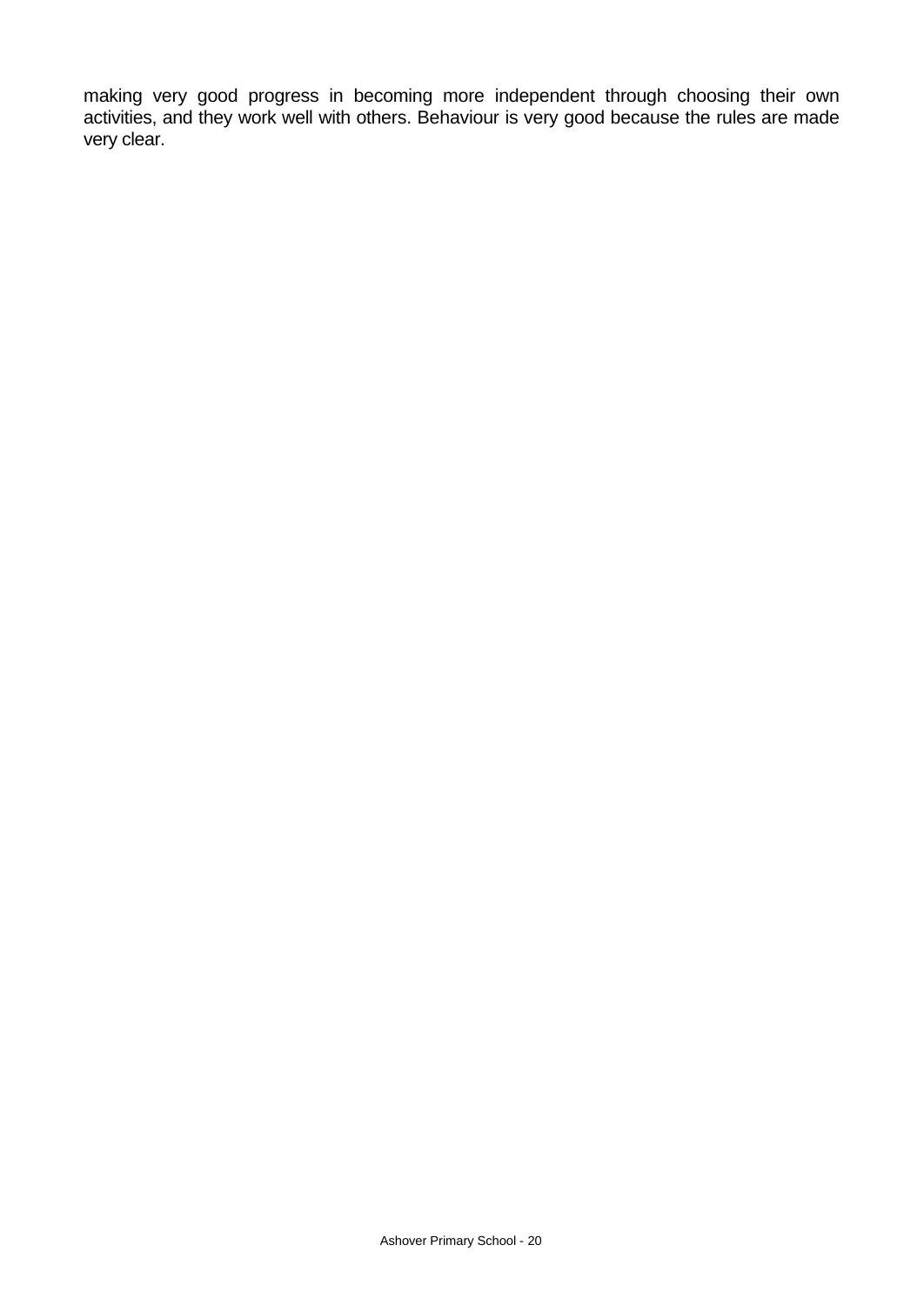### **Communication, language and literacy**

Provision in communication, language and literacy is very good.

### **Main strengths**

- Teachers develop children's listening and speaking skills very well
- Children become confident readers and writers

### **Commentary**

44. The very well structured teaching of language skills mean that children learn to speak clearly and listen attentively to each other. They respond enthusiastically during group discussions and talk sensibly to each other during play activities. There are many opportunities for children to act out their own experiences and make up stories during role-play activities, and children particularly enjoy dressing up for the magical activity of reading. From examining workbooks, by the time they enter Year 1 all the children know the names and sounds of the letters of the alphabet and are beginning to read simple words confidently. Many structure their 'news' in whole sentences and write independently, spelling common words correctly. During the inspection, children were observed choosing items for their picnic which began with 'c'. They recognised the initial sound and letter of crackers, carrot, coconut and coffee and rejected milkshake and orange. Children made very good progress in the lessons seen in this area of learning.

### **Mathematical development**

Provision in mathematical development is very good.

### **Main strengths**

- Children learn to count correctly
- Many opportunities are given for using mathematical language

### **Commentary**

45. Using very well planned activities, the children explore mathematical ideas, such as bigger and smaller, and become confident using mathematical language. Adults use interesting resources to help children learn, such as computer programs to help them understand direction, and matching games such as lotto and cards to help their counting and recognition of numbers. Children are making very good progress and a few already count beyond ten and write numbers legibly. From the examination of workbooks, nearly all children last year achieved the expected levels for their age and many exceeded them. They worked confidently with numbers up to ten, and some counted in tens up to 100, recognising even and odd numbers and using simple addition and subtraction up to 20.

### **Knowledge and understanding of the world**

Provision in knowledge and understanding of the world is good.

#### **Main strengths**

- Children's understanding of their growing world is enriched by visitors who come into school
- Many opportunities are given to develop ICT skills

### **Commentary**

46. Many activities are planned so that children develop a good understanding of the world around them. Visitors into school, such as the nurse from the local hospital and the officer from the RSPCA, help children to understand more about themselves and their bodies and how they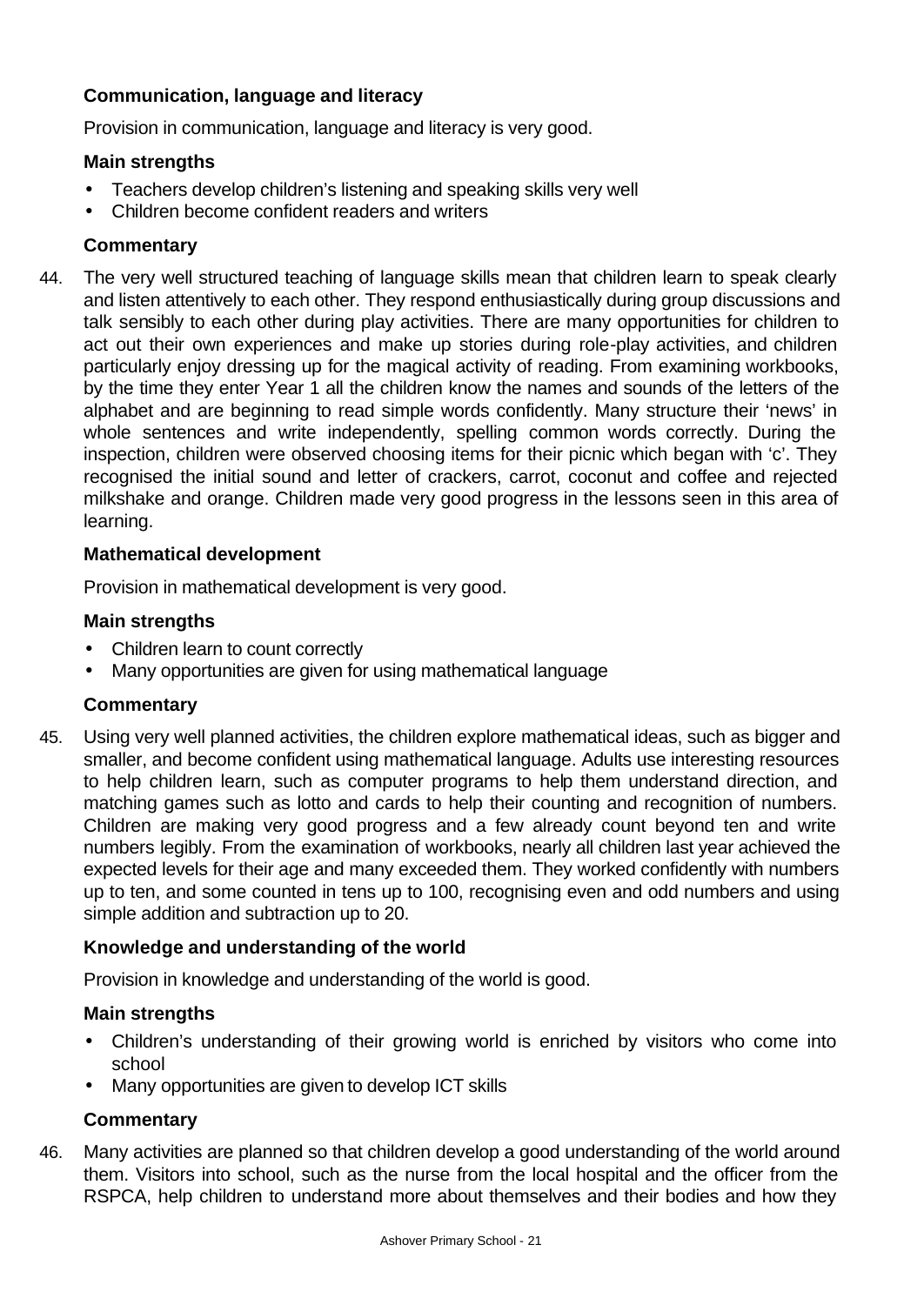should treat animals. They have also learned more about their local environment by visiting a ploughing match, studying the local village and visiting a shop. Apart from numerous daily opportunities to learn through computer programs within their own classroom, the Reception class benefit much from using the ICT suite twice a week. This works well for them; they were observed during the inspection making good progress as they controlled the mouse competently to match articles such as tomato, cat, motorbike and strawberry to the correct initial letter of the word.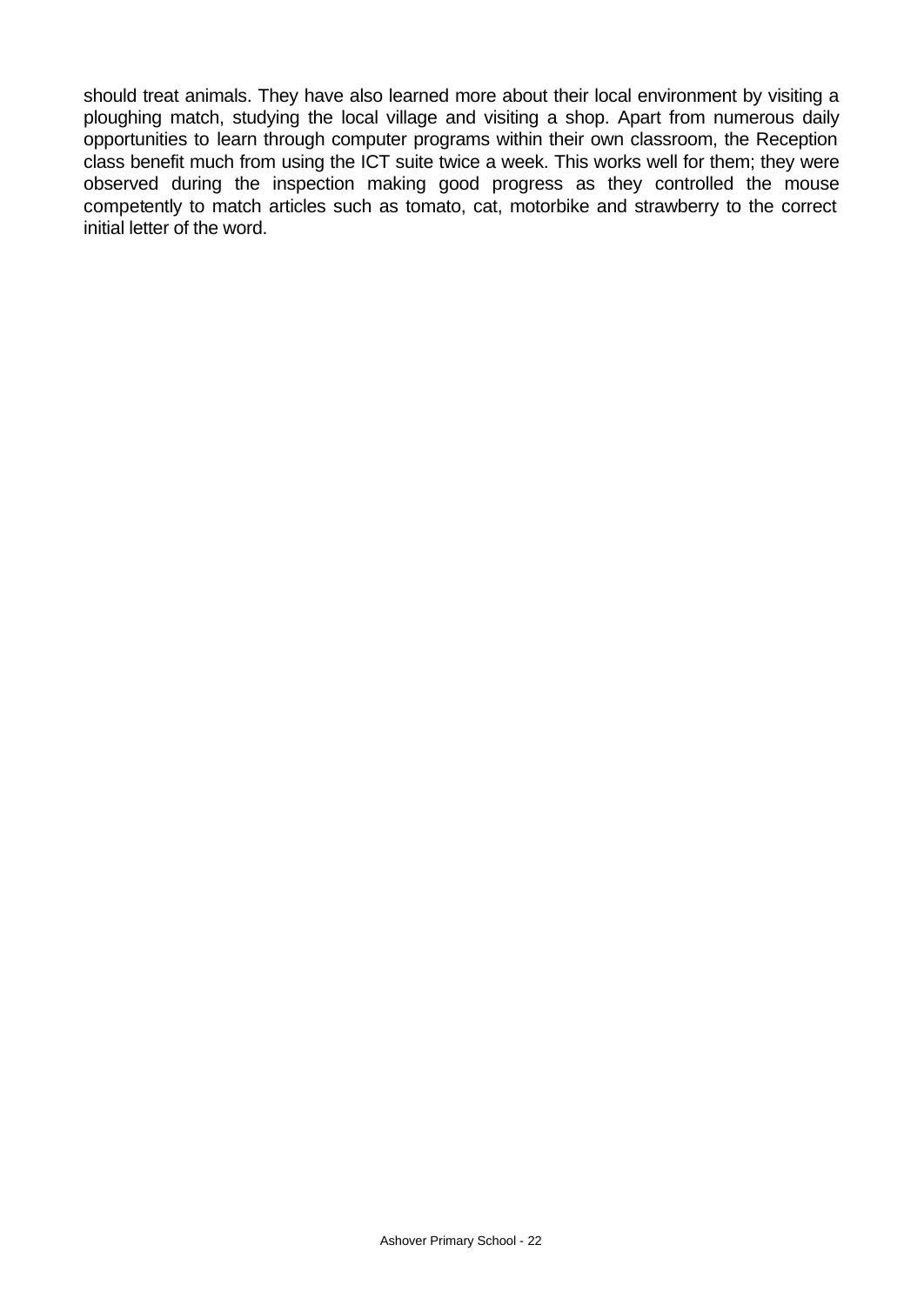### **Physical development**

Provision in physical development is good.

#### **Main strengths**

- Children learn to use a variety of tools safely
- The outside area is used well to encourage large muscle development

#### **Commentary**

47. Adults plan a good range of activities to help the children learn to use scissors and sewing needles safely and with control. They are supervised very carefully and it is for these activities that parents and grandparents were observed during the inspection lending their valuable support. Children make good progress as they sew with cross-stitch and running stitch with help and they clearly enjoy these activities. They learn quickly how to hold pens, pencils and paintbrushes correctly. The outside area is very well used for running, climbing and balancing activities that develop their co-ordination skills well.

#### **Creative development**

Provision in creative development is good.

#### **Main strengths**

- Activities are well planned and cover all aspects of creative development
- Many opportunities are given to foster the children's imagination

#### **Commentary**

48. The children enjoy all of the creative activities that are offered for exploring colour and shape with a wide range of techniques and materials. They were absorbed with their creations of Clever Cat faces that turned out very well. They play together happily in the role-play area, although, at this early stage of the year, they are still playing alongside each other rather than with each other. They sing enthusiastically and enjoy discovering how different instruments make sounds. They describe accurately whether the sounds are long or short and loud or soft. The majority of children respond rhythmically when accompanying their own singing.

#### **SUBJECTS IN KEY STAGES 1 and 2**

#### **ENGLISH**

Provision for English is very good.

#### **Main strengths**

- The quality of teaching is very good and results in pupils achieving very highly by Year 6
- The school analyses national test results rigorously and quickly remedies any weaknesses
- Leadership and management of the subject are very effective
- The staff have high expectations and continually challenge pupils to do their best

#### **Commentary**

49. Standards in English have remained consistently high over recent years, although there was a dip in the results of national tests in 2003. However, the results in 2004 at Year 2 and Year 6 suggest an improvement back to their previous levels. Current standards by Year 2 in all aspects of English are high and very high by Year 6. The main reasons for the improvement lie in the rigorous analysis of test results and swift, effective action to rectify weaknesses. The analysis of the 2003 results, for example, revealed that, in the Year 2 tests, standards in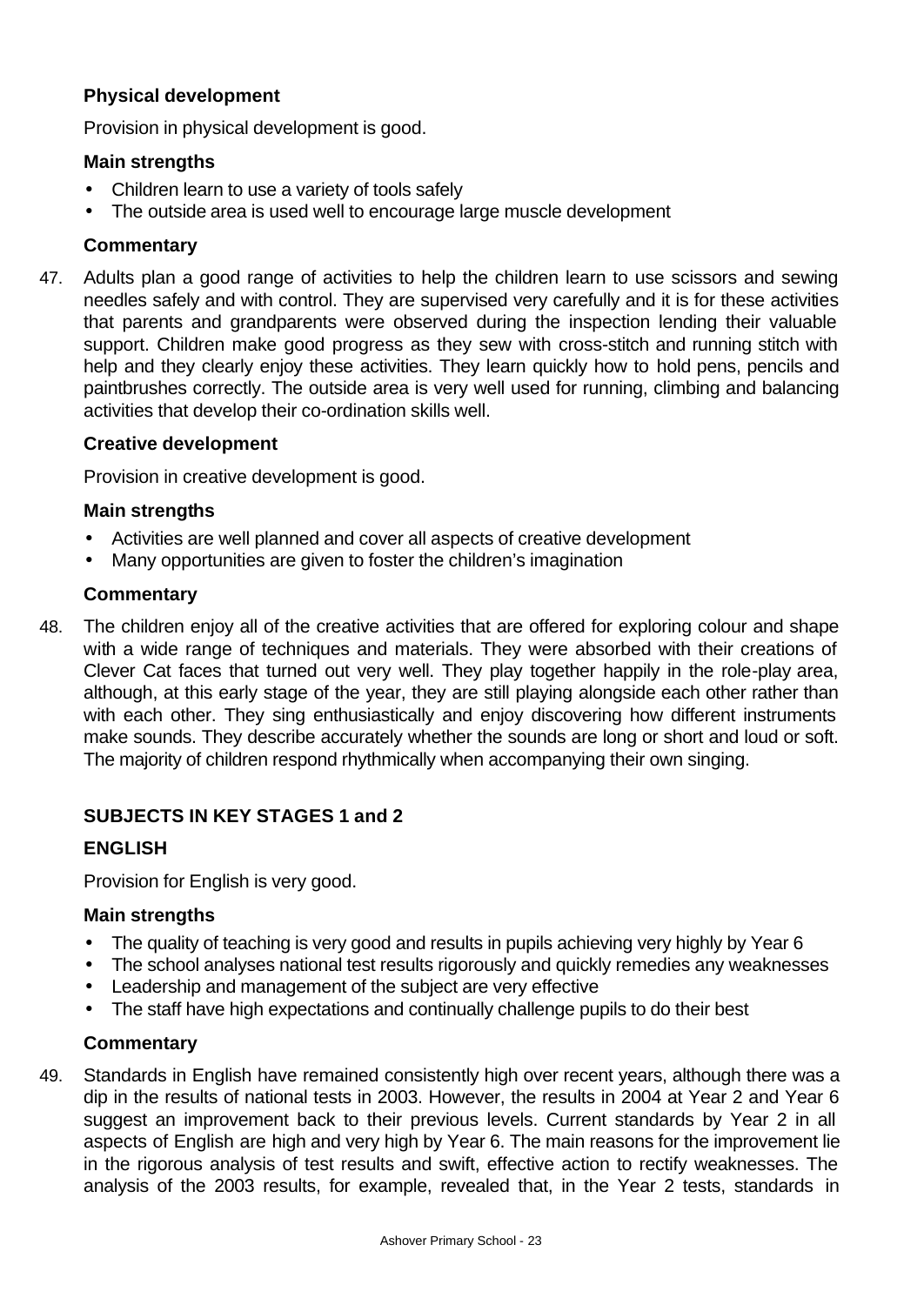reading overall and in writing by boys were not high enough. These issues have been tackled by:

- whole school approaches to developing reading and writing skills using new and imaginative resources;
- introducing a 'buddy' system in reading which involves Year 6 pupils listening to and encouraging younger pupils;
- providing effective support for pupils who are struggling with these basic skills; and
- making more opportunities for pupils to write at length.
- 50. The evidence of this inspection shows that these strategies worked very well, and standards in reading have improved significantly while boys' writing is now just as good as that of girls. Standards are now well above average in all aspects of English by Year 2, and very high by Year 6.
- 51. Pupils with special educational needs make very rapid progress because they are supported very well by skilled teachers and teaching assistants.
- 52. Listening and speaking skills are a particular strength and many opportunities are given throughout the day, in all subjects, for pupils to develop these skills. By Year 2, pupils speak very clearly and confidently because they know their efforts will be valued. Teachers make very good use of pupils talking in pairs so that they get used to taking it in turns to speak and listen. By Year 6, teachers give pupils lots of encouragement to speak to the whole class and they do so easily.
- 53. In reading, pupils by Year 2 read simple books with fluency, expression and very good understanding. Teachers are very encouraging and pupils feel confident about reading to the class or as a class. They are starting to make accurate predictions about what may happen next and give good opinions of the author's style. Year 6 pupils are given challenging texts to read and they do so quickly and very accurately. Many are skilled at scanning articles for information.
- 54. In writing by Year 2, pupils achieve very well. Teachers give them interesting work that captures their imagination. Their handwriting is fluent and neat and pupils obviously take a pride in their work. By Year 6, pupils' writing is excellent. It is full of life and exciting to read. For example, one pupil, in a piece of extended writing, 'The river had burst its banks. Racing into the village, it sucked into its grey mouth everything it could.'
- 55. The presentation of work is very good. Spelling is well above average; pupils have regular tests and most use correct spelling in their extended writing.
- 56. Teaching and learning are very good overall. Strengths in teaching include:
	- very good questioning which draws out ideas from the pupils about what they are reading;
	- very good pace to lessons;
	- a wide variety of exciting activities that make pupils want to read and write; and
	- teachers' very good subject knowledge that enables them to make the best of pupils' talents.
- 57. Teachers are very good at giving clear explanations as to why certain words would be better than others to make a point. They continually challenge the pupils to do as well as they can and reward pupils with praise when they are successful. The point of lessons is made very clear, and the summing-up session at the end is not only an opportunity for the teacher to assess how much the pupils have learnt but also a chance to extend their learning still further, ready for the next lesson. At the end of a Year 6 lesson, pupils were asked to prove that they had understood the difference between a simile and a metaphor by giving examples of their own writing in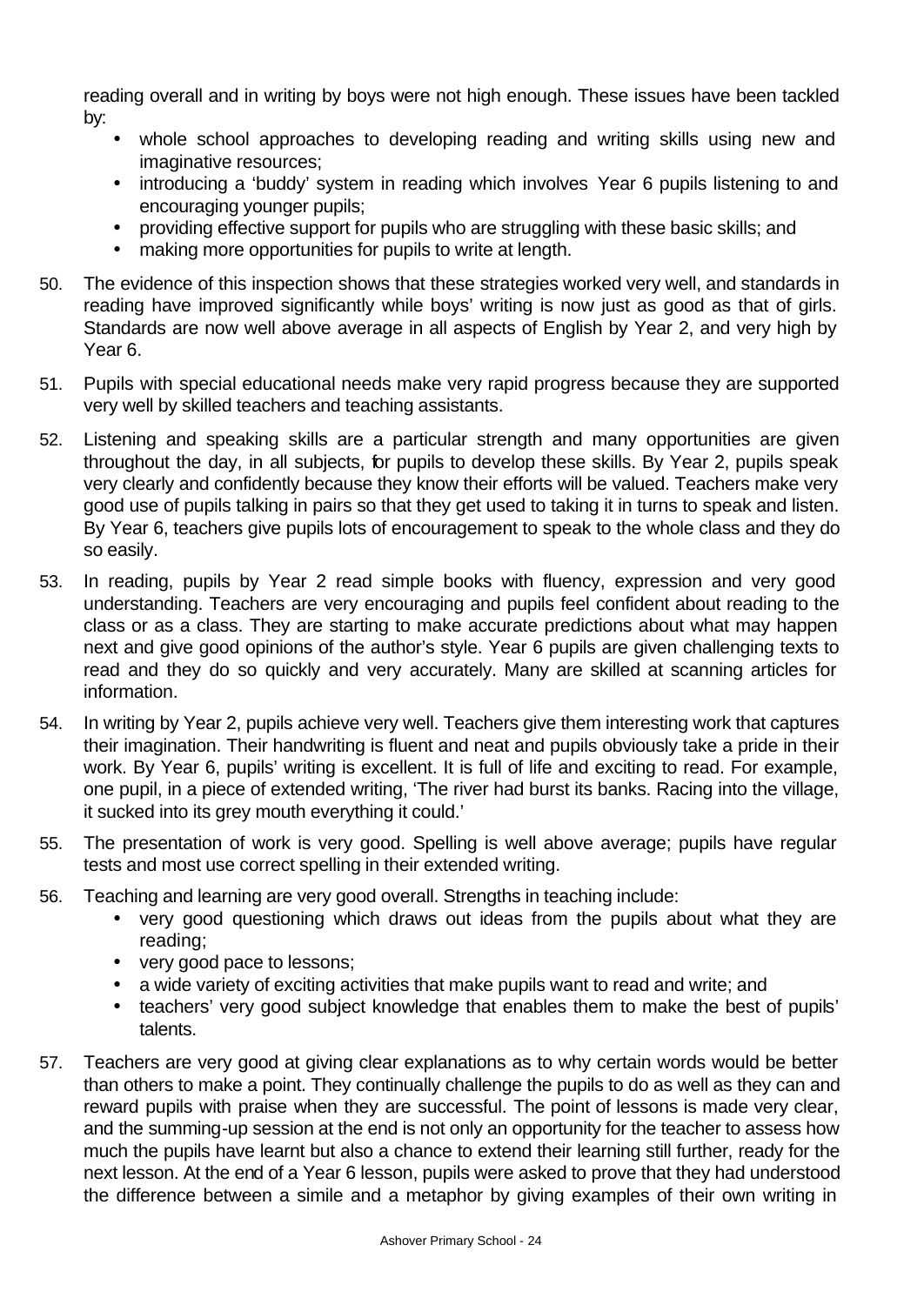relation to a volcano. Two pupils had written, 'The fire blazed like an angry dragon,' and 'Spitting fire out of its mouth, its red eyes roared with fire,' revealing a very good understanding of a difficult subject.

58. Leadership and management are very good. Last year, the school produced a very detailed action plan with initiatives that have already proved successful in raising standards. Assessment procedures are very good and teachers have a thorough knowledge of what pupils are achieving in order to plan further work. Through the very careful monitoring of pupils' progress, teachers set challenging targets so that pupils know clearly what they have to do to improve. Teaching and planning have been carefully evaluated and this has contributed to the rise in standards. Improvement since the last inspection has been good, particularly in terms of the resources and the teaching and learning of writing.

### **Language and literacy across the curriculum**

59. Pupils' competence in language and literacy is well above average for their age in Years 1 and 2 and far above expected standards in Years 3 to 6. Teachers provide many opportunities for pupils to develop these skills in all subjects. For example, in science, experiments are written up very effectively, sometimes as brief notes and at other times as descriptive pieces of writing with the amount of writing increasing as pupils move through the school. In a Year 1 dance lesson observed, pupils were encouraged to extend their range of vocabulary when discussing how various toys move, and in a Year 3 religious education lesson, having written harvest prayers, pupils demonstrated very good listening and speaking skills when reading their prayers to the class. Pupils in history wrote extensively on the Ancient Egyptians, having undertaken detailed research on the Internet.

### **MATHEMATICS**

Provision in mathematics is very good.

### **Main strengths**

- Pupils' achievements are outstanding
- The high quality of the teaching ensures that pupils learn very quickly
- Pupils enjoy the subject
- The leadership and management are very good
- Assessment is very good

### **Commentary**

- 60. Standards by Year 2 are well above average, and by Year 6 they are very high. National test results have generally remained consistently high over recent years. Pupils' achievements are excellent and show a significant improvement since the previous inspection as the result of better planning and more rigorous assessment.
- 61. The teaching and learning are very good throughout the school. In Years 1 and 2, the teaching is lively and challenging so that pupils enjoy working and cover a lot of work in lessons. The teacher places great emphasis on developing pupils' basic number skills, and this is why nearly all pupils respond quickly and accurately to questions involving addition and subtraction facts to ten and beyond. The teachers are very good at asking the right questions to make pupils think, and this challenges all groups of ability. They use very interesting methods to capture pupils' interest, such as when a Year 2 teacher showed pupils how many tens and units there were in a number by using beads on a string. Pupils quickly saw how the number was constructed and used their knowledge very well to work out others.
- 62. In Years 3 to 6, teachers' planning is excellent. It identifies very challenging tasks for all groups of pupils in the class so that all learn quickly. Pupils with special educational needs make very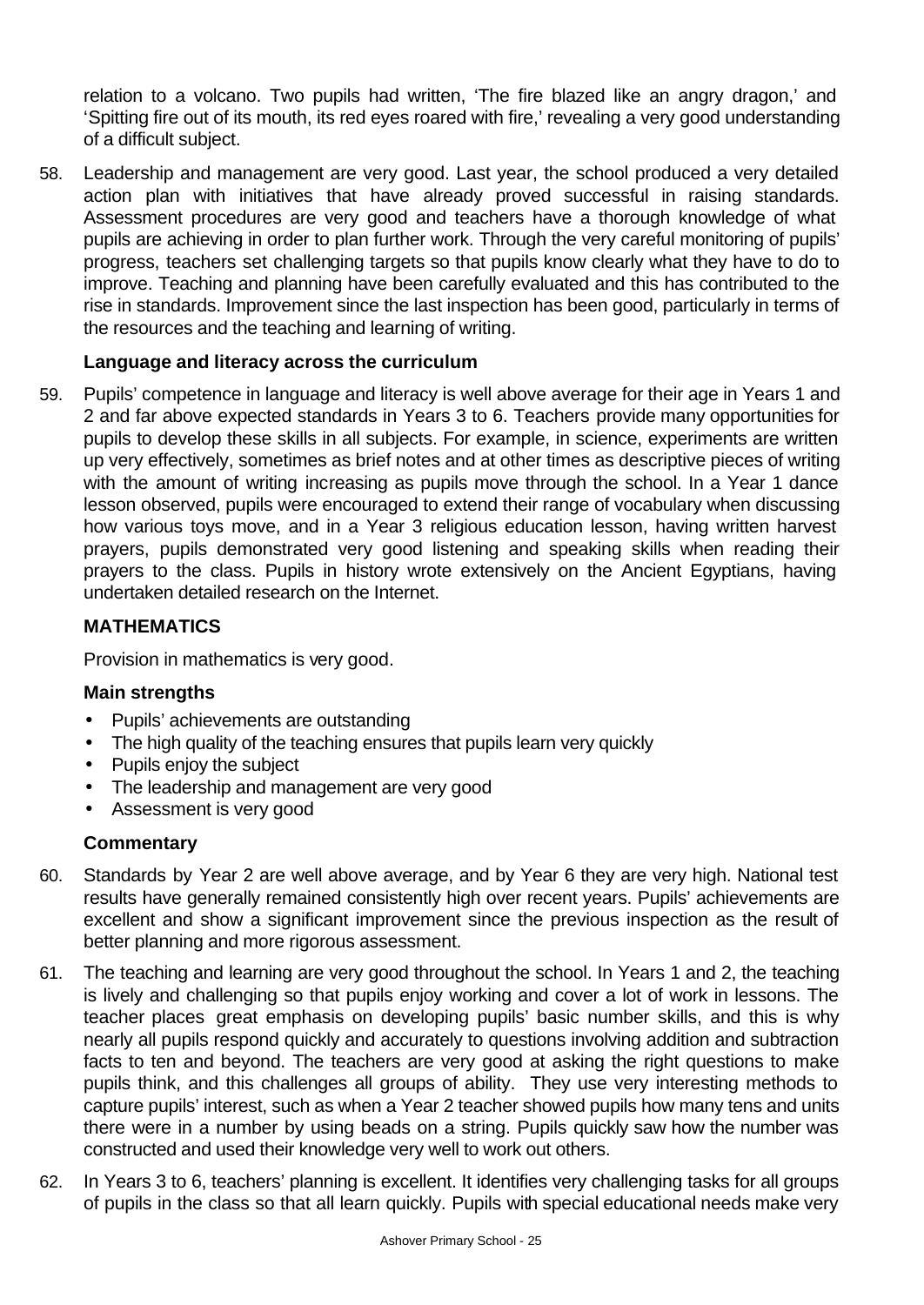good progress because they are taught skilfully how to approach a problem and supported very effectively in their individual work. Teachers make the mental starter lesson fun, and pupils enjoy responding with quick-fire answers. Their mental mathematical skills develop very well as a result and, by Year 6, pupils are very quick to work out complex sums in their head. The school has done lots of work to improve pupils' problem solving skills, and they are now very confident finding sequences of numbers and looking for number patterns in investigations. Teachers use ICT very well to improve pupils' skills in mathematics. This was illustrated to great effect when Year 6 pupils investigated factors of numbers on computers, and achieved excellent results learning rapidly how to find factors of numbers as high as 243.

63. The leadership and management are very good. The school uses the results of regular assessments of pupils' work very well to plan further work, and makes detailed analyses of national test results to see where teaching and learning can be improved. This was particularly effective following a dip in the national test results by Year 2 pupils in 2003. The school put in place improved planning to develop pupils' basic numeracy skills and they look to have fared much better this year as a result.

#### **Mathematics across the curriculum**

64. Teachers make very good use of mathematics across the curriculum. In ICT, pupils consolidate their mathematical skills very well when making calculations using spreadsheets and producing a wide range of different graphs of their investigations. In science, they make careful measurements of the weight of different materials when water is added. In design and technology, pupils measure accurately when making models of rockets and slippers.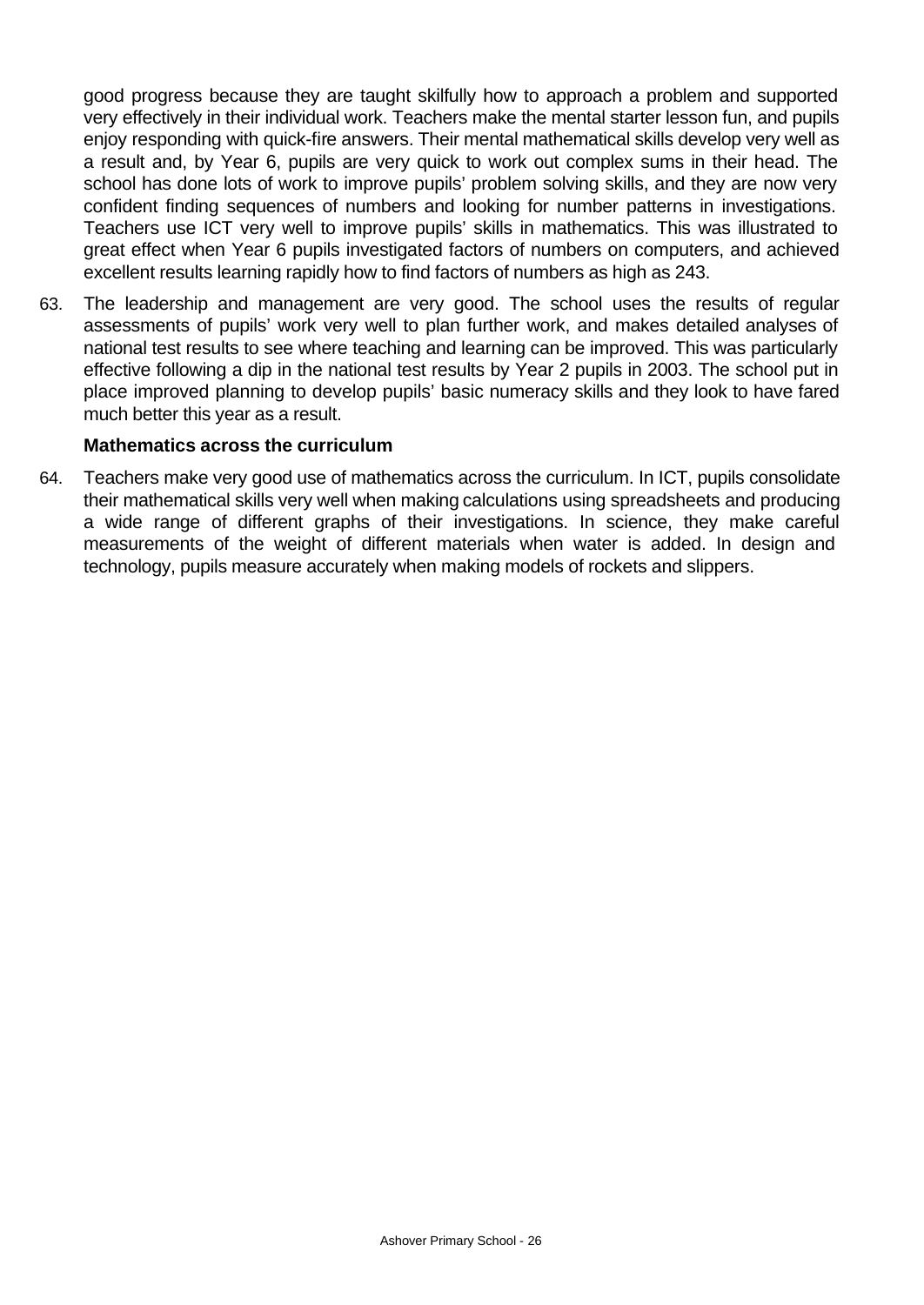### **SCIENCE**

Provision in science is very good.

### **Main strengths**

- Pupils achieve well
- The teaching and learning are very good
- Pupils enjoy science and work very hard
- Leadership and management are very good

## **Commentary**

- 65. Standards in science are well above average by Year 2 and Year 6. All pupils, including the most able and those with special educational needs, achieve very well because of the very good teaching throughout the school and the high quality of the curriculum planning. This was illustrated very well in the 2004 national tests at Year 6, when all pupils attained at least the national standard and three quarters of them exceeded this level.
- 66. In Years 1 and 2, the teachers lay very good foundations for experimental work, giving pupils lots of opportunities to discover about forces and materials. Consequently, by Year 2, pupils are very skilled at conducting investigations. They have a very good knowledge of electricity and its potential dangers, and write accurate accounts of how a torch works. They are very good at testing materials to show their different properties, and know how heat and cold cause the melting or freezing of liquids. In an excellent Year 1 lesson, pupils were exploring their senses and were agog to discover what was inside a range of 'feely bags' and to describe what they could feel. This excellent investigative work, linked with very good speaking and listening, was a very good example of why pupils achieve so well. Pupils record their investigations on simple but effective worksheets and are proud to tell each other the results they have obtained. They work with enthusiasm and interest and remember what they have previously learnt very well.
- 67. In Years 3 to 6, teachers' high expectations and very detailed planning extend all groups of pupils very effectively. By Year 6, pupils have a clear understanding of forces and, by carefully organised experimentation, show clearly how different types of footwear have different amounts of friction. Teachers are very good at making lessons fun and exciting. This stimulates pupils' eagerness to carry out investigations and then use the information they have discovered. In a lesson about evaporation, for example, pupils made very accurate predictions of what would happen when water evaporated from a solution and discussed how soluble materials could be recovered. They went on to work out detailed experiments using different materials to see which could be retrieved most quickly. The teacher adjusted his questioning and methods of teaching very skilfully to ensure all pupils successfully worked out the answers to the problem set without relying on being given the answers. This continuous assessment of pupils' needs and quick response to the information gained are important reasons for pupils' very good learning.
- 68. Leadership and management of the subject are very good. There has been much success in the past and the new subject co-ordinator has plans to build on this and move the subject even further forward. In the 2004 national tests a much higher percentage of boys reached the higher levels than did the girls (although the percentage was still higher than the national average). These results have already been analysed and useful plans put into operation to remedy this. Resources are good and used very well. The small classrooms hamper practical activities when whole-class demonstrations are needed to introduce topics.

### **INFORMATION AND COMMUNICATION TECHNOLOGY**

Provision in information and communication technology (ICT) is good.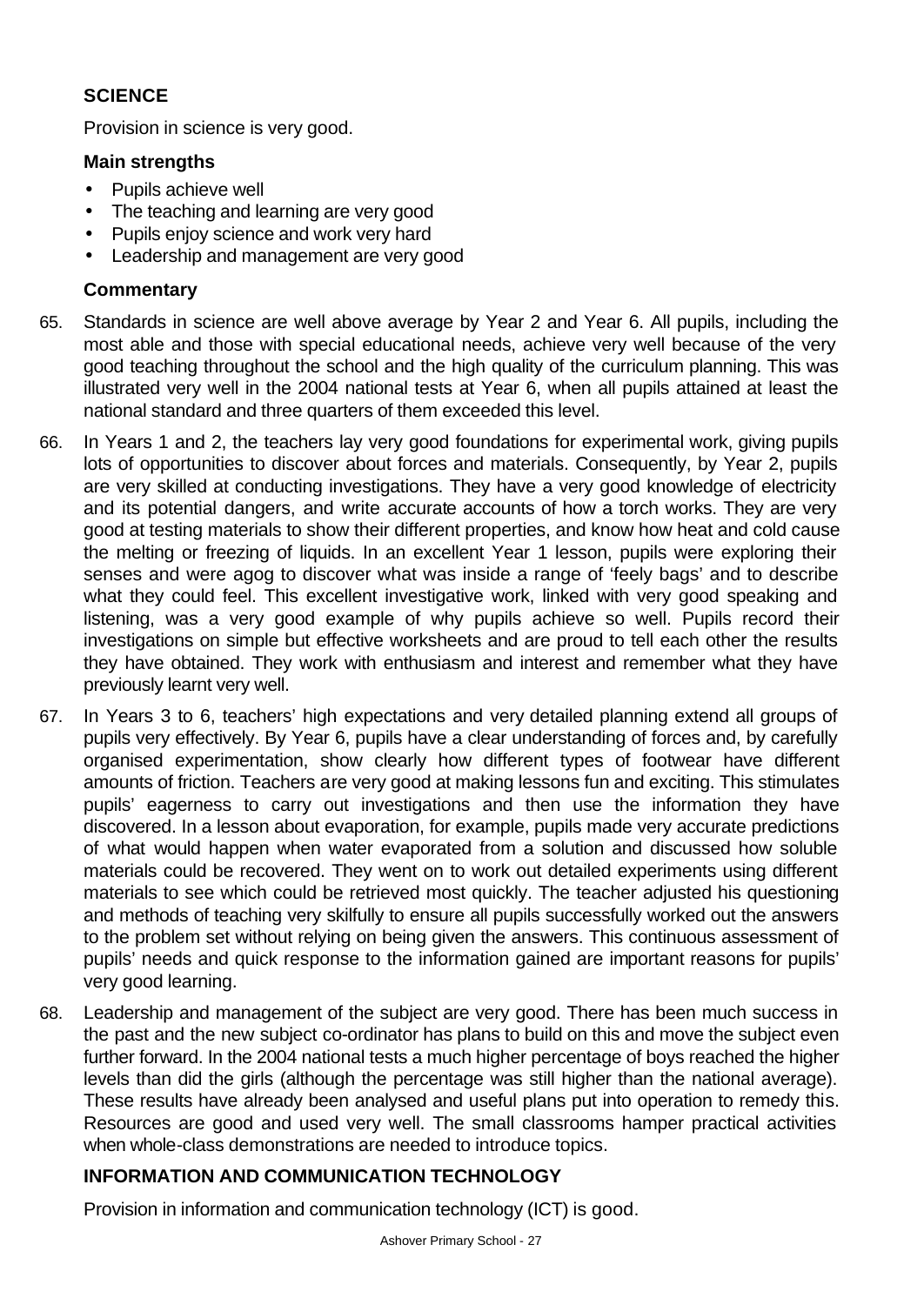### **Main strengths and weaknesses**

- Pupils achieve well
- Teachers have good subject knowledge
- Good leadership and management are raising standards
- Teachers use the ICT suite very well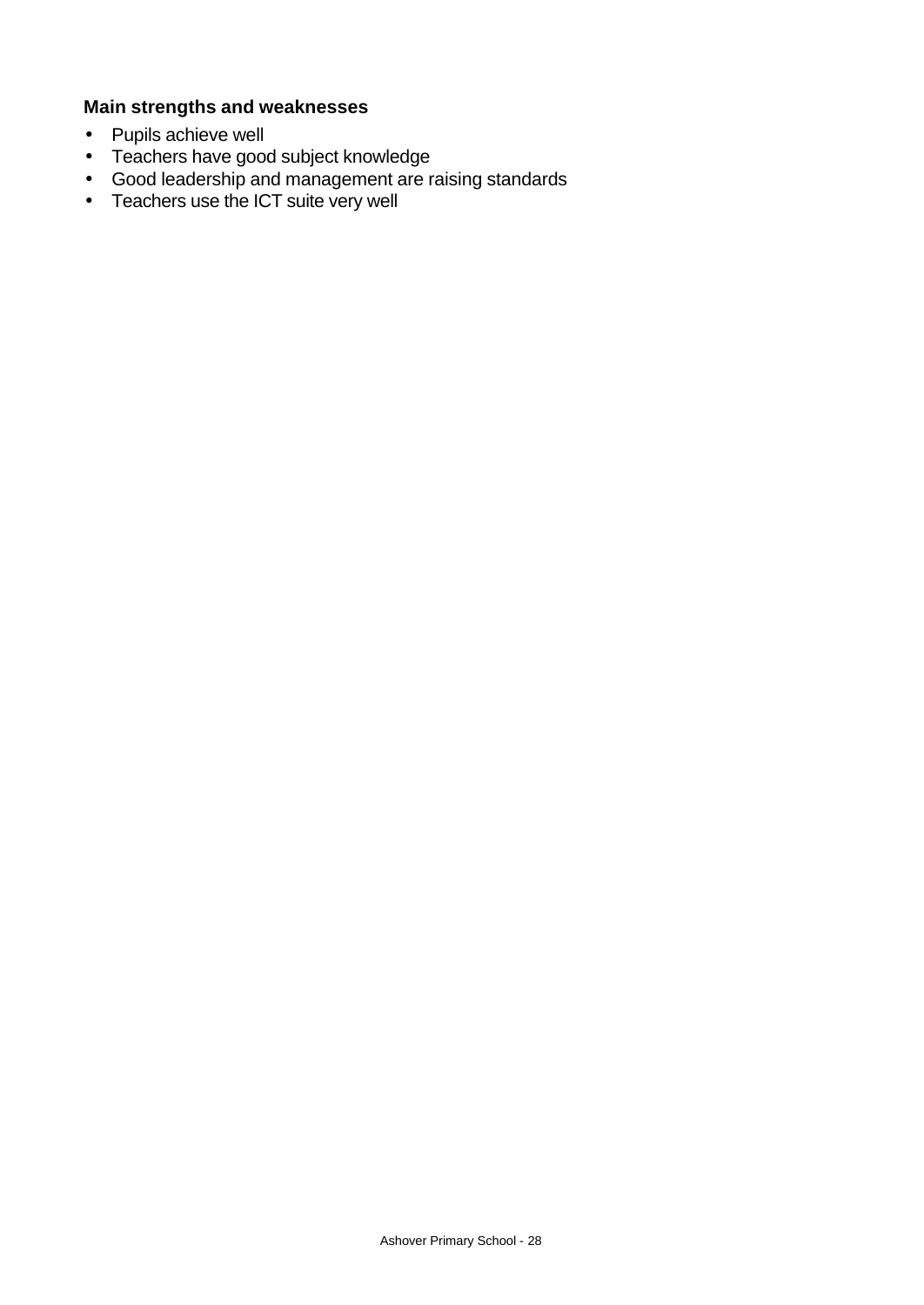### **Commentary**

- 69. Standards are above average by Year 2 and Year 6 and pupils achieve well. Pupils with special educational needs make good progress, and use ICT well to improve their language and literacy skills.
- 70. The improved standards since the last inspection show the value of better curriculum planning and more effective teaching of computer skills. This has particularly improved pupils' use of word processors.
- 71. The quality of teaching and learning is good throughout the school. Teachers are confident in their own knowledge and pupils know their questions will be answered. Teachers give lots of opportunities for pupils to develop basic computer skills and, by Year 2, nearly all enter, retrieve and store their work competently and use their imagination well when using different fonts and colours to enhance their work. Pupils have produced good three-dimensional graphs of their favourite colours and used graphics programs well to 'paint' pictures of fish in an aquarium.
- 72. In Years 3 to 6, teachers work at a fast pace and pupils enjoy the challenges set for them. They do very well in Year 3 to build effectively on the basic skills taught earlier. For example, one teacher got pupils to achieve well when getting them to extend their knowledge of different fonts and sizes of letters by writing words in a style that reflected their meaning. This led to examples such as BANG! and thin and pupils had great fun while learning very quickly. Teachers introduce new work very well and make excellent use of the large screen in the computer suite to show the different stages of a process. For example, when one teacher showed Year 5 pupils very clearly how to build an animal by creating and 'dragging' geometric shapes across her big screen, they could hardly wait to try their own. Their results were stunning and illustrated clearly how effective the teaching had been.
- 73. The leadership and management are good. The school has improved the level of pupils' skills significantly over recent years with effective use of the computer room. This works well; it gives pupils good opportunities to put new learning into practice immediately, and they make good progress in a short time. There is a good scheme of work to help teachers with the planning, and good, easy to use, assessment systems to check on pupils' progress. There is a good ratio of pupils to modern computers and the rising standards are a clear indication of money well spent. The subject enhances pupils' personal and social development as they work well in pairs, sharing tasks, sensibly discuss which options they will choose and relate positively to peers and adults alike. They take a pride in their achievement.

#### **Information and communication technology across the curriculum**

74. Teachers make good links between ICT and other subjects. In mathematics, for example, pupils have used spreadsheets well to make calculations and have sorted data systematically to produce accurate bar charts and pie graphs. In literacy, pupils used computers effectively to write poems and stories with interesting fonts and colours and created excellent 'newspaper articles' combining text with graphics. In history, they have written good accounts of the process of mummification as part of their Ancient Egypt topic and in science they skilfully recorded experiments with parachutes to show how different models worked.

### **HUMANITIES**

75. During the inspection, it was not possible to observe any lessons in history or geography and no judgements are made on the quality of the provision in these subjects. Evidence is from looking at samples of pupils' work, photographs, subject co-ordinators' files, displays and talking to pupils. In **geography,** Year 2 pupils have a good knowledge of their local area and the use of different buildings. They draw reasonably accurate maps of the village. By Year 5,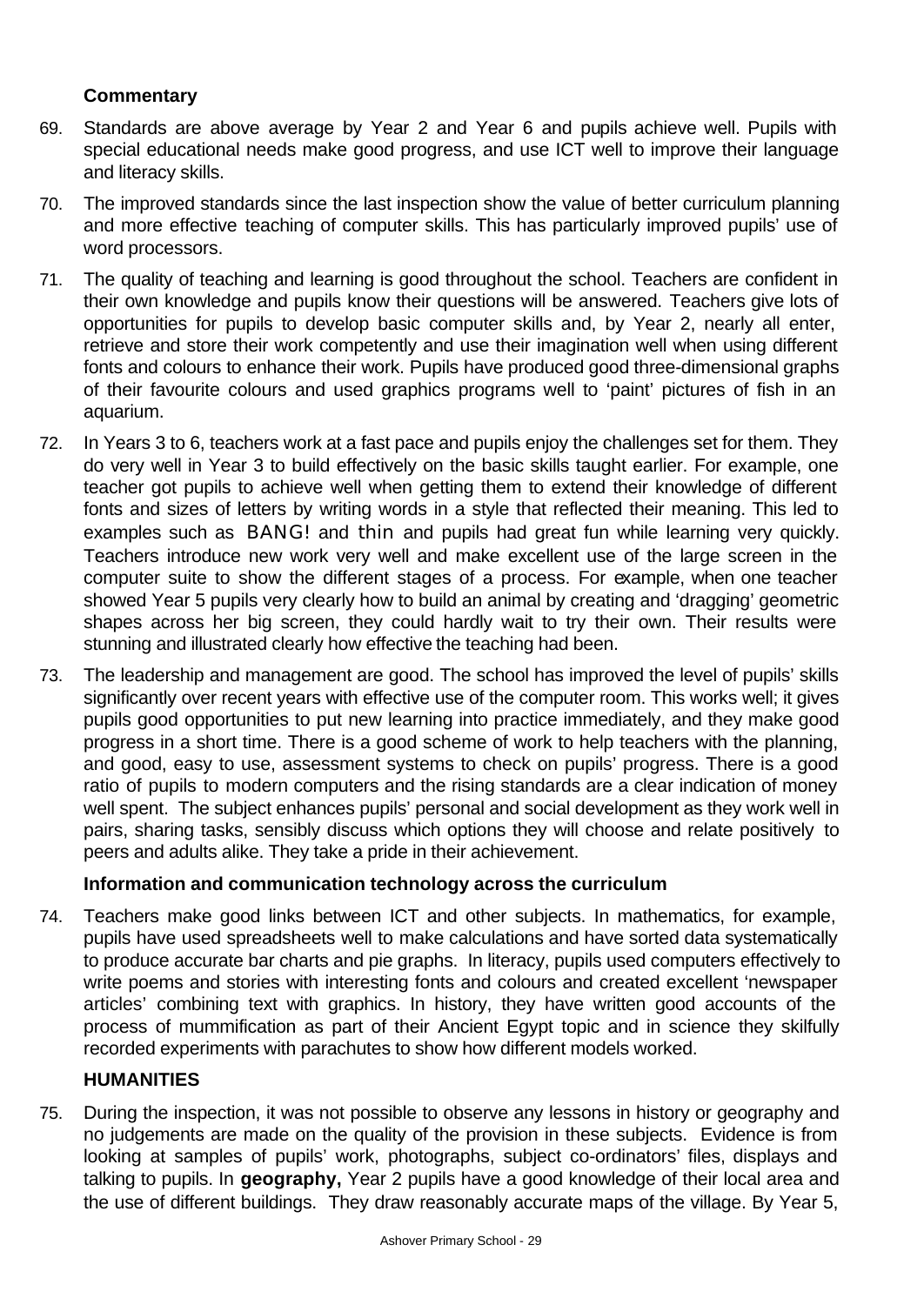they have learned to read maps showing levels of rainfall in a country and have a sound grasp of how severe weather can cause damage. Year 6 pupils wrote knowledgeably about the development of rivers and how some types of rock were formed. In **history**, pupils throughout the school have gained much from their involvement in the exciting project following the discovery of ancient stones in the school grounds. Their in-depth work gave them a very good insight into how people in Neolithic times lived. They developed this further by building their own, full-size 'Round House' in the school grounds. These practical experiences did much to give pupils an excellent feel for local history.

### **Religious education**

Provision in religious education is good.

#### **Main strengths**

- Standards are above average and higher than at the last inspection
- Pupils are good at transferring what they learn in lessons to their everyday life
- Lessons are very well planned to build on pupils' experiences

#### **Commentary**

- 76. Standards throughout the school are above those of the locally agreed syllabus. The teaching and learning are good. Teachers' very good planning ensures that all pupils achieve well and make good progress. Teachers' good use of interesting resources help pupils to enjoy the subject.
- 77. By Year 2, pupils have a very good knowledge and understanding of the similarities and differences between Christian and Muslim naming ceremonies. Pupils recount their favourite part of the local church and their own special place. They have a good awareness of how both Christians and Jews believe the same story of the Creation, and can say what was created on which day.
- 78. By Year 6, pupils have a wide knowledge of the world faiths. The well-informed teaching ensures that they understand that, while the religions have many differences, they also have many similarities. Pupils discuss these variations with ease and clarity, which is a very good improvement since the last inspection. They know of the great work carried out by Florence Nightingale, Gandhi and Mother Teresa as well as the major stories of the different faiths and their holy books.
- 79. Leadership and management are good. The school has developed the subject well since the last inspection by improving the resources and providing more in-depth work on different religions. This is why standards are higher. Teachers make very good use of ICT to give pupils 'virtual tours' of different religious places of worship that are not readily available for them to visit and these work well.

#### **CREATIVE, AESTHETIC, PRACTICAL AND PHYSICAL SUBJECTS**

80. Only one lesson was observed in music and physical education and none was seen in design and technology or art and design. Further evidence was gained from listening to audiotapes and videotapes made by the school, the singing in assembly, and looking at displays of pupils' work. In **music,** pupils achieved well in the lesson seen. They sang with great enjoyment and made good progress in discovering ways to make different sounds with their hands. They worked very well together to produce realistic sound effects to do with weather. Many pupils benefit from instrumental music tuition and attain high standards in their playing. There is much evidence of above average attainment in **art and design**. Year 2 pupils show a good awareness of colour and tone, and their lively pictures of Elmer the Elephant represented good achievement. Year 5 pupils have developed their skills well, and their vivid silhouettes of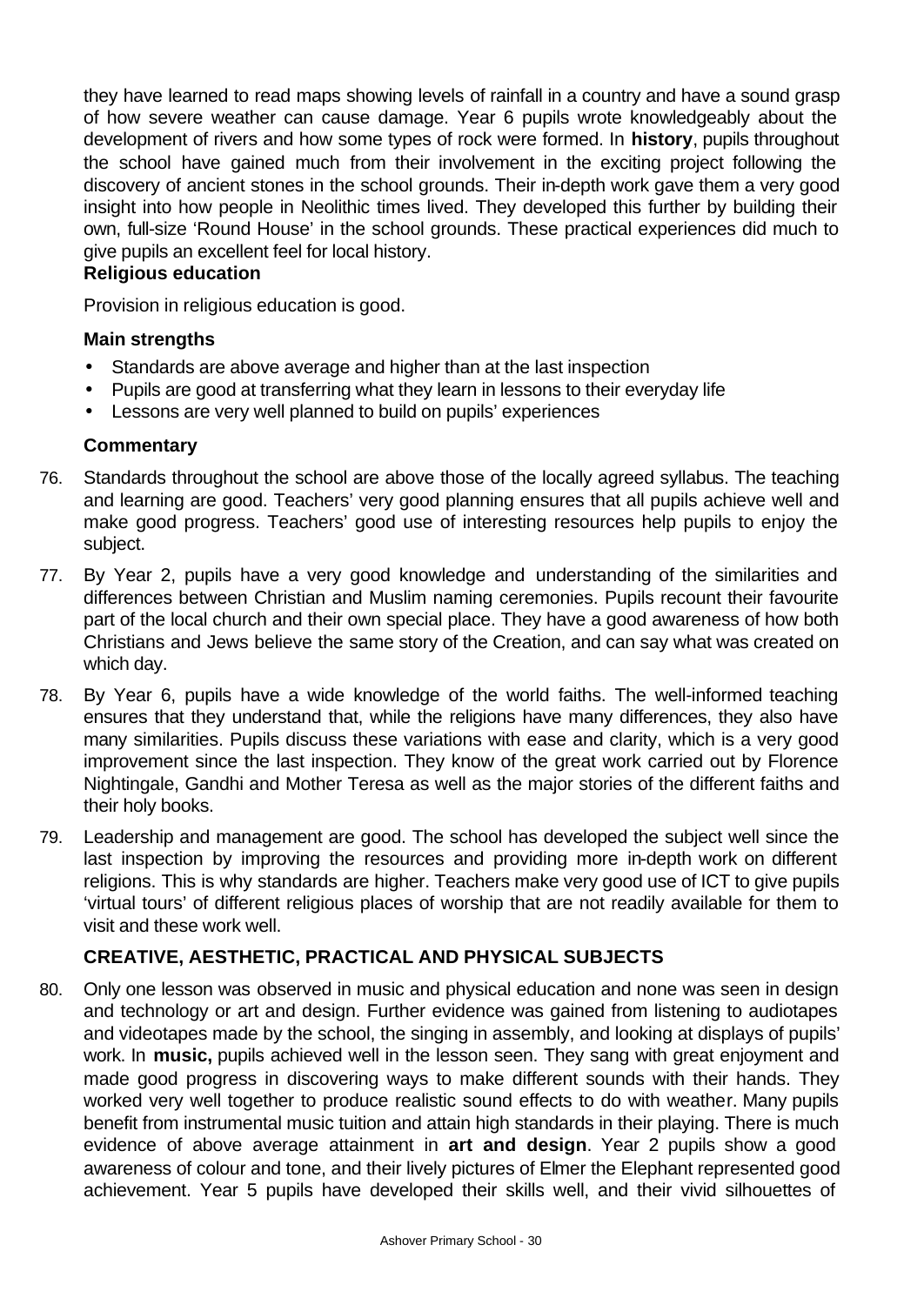buildings showed a very good understanding of how to use contrasting colours effectively. Pupils have a good knowledge of famous artists and have drawn some very good pictures in the style of Cézanne and Matisse. In **design and technology**, pupils make a good start in Years 1 and 2 and have made a good range of puppets. They were finished well with good attention to colour and detail. Pupils develop their skills well in Years 3 to 6, producing interesting string musical instruments, moving monsters, rocket ships and models using cam mechanisms. Their slippers in Year 6, made from an exciting range of materials, showed good creative skills. In **physical education**, many pupils demonstrate good games skills. In the lesson seen, Year 6 pupils learned quickly because of the teacher's very good focus on the basic skills of hockey. Although many started uncertainly, by the end of the lesson nearly all showed good control of the stick and played competitive games skilfully. The school does very well in competitions against other schools, particularly in football, athletics, netball, tennis and swimming.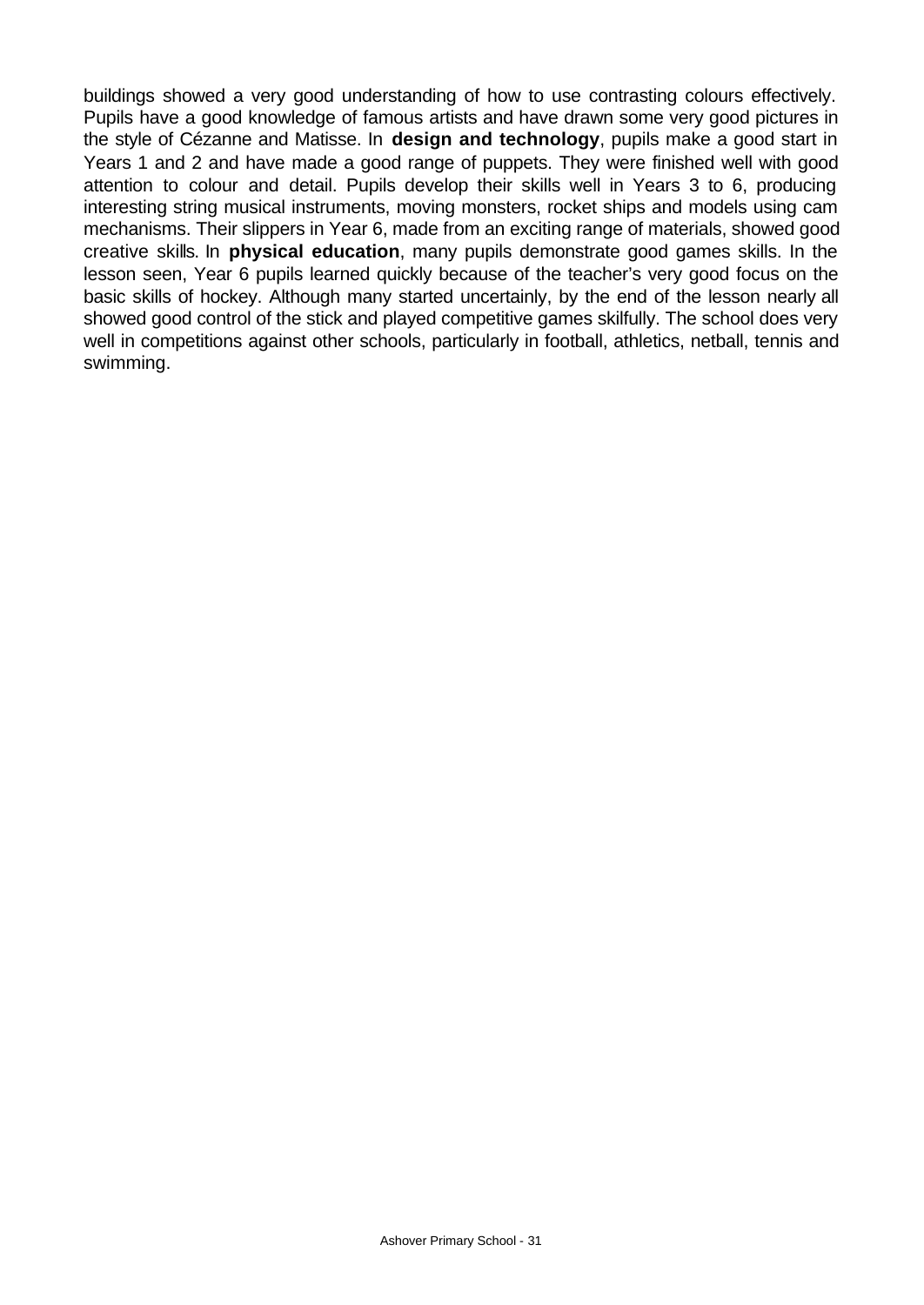#### **PERSONAL, SOCIAL AND HEALTH EDUCATION AND CITIZENSHIP**

81. Not enough lessons were observed to make judgements on achievement or teaching. The evidence from those lessons seen, discussions with pupils and looking at their work shows that pupils gain a very good understanding of their place in society and of their responsibilities as citizens. They talk maturely about bullying and are quick to help those who are in trouble.